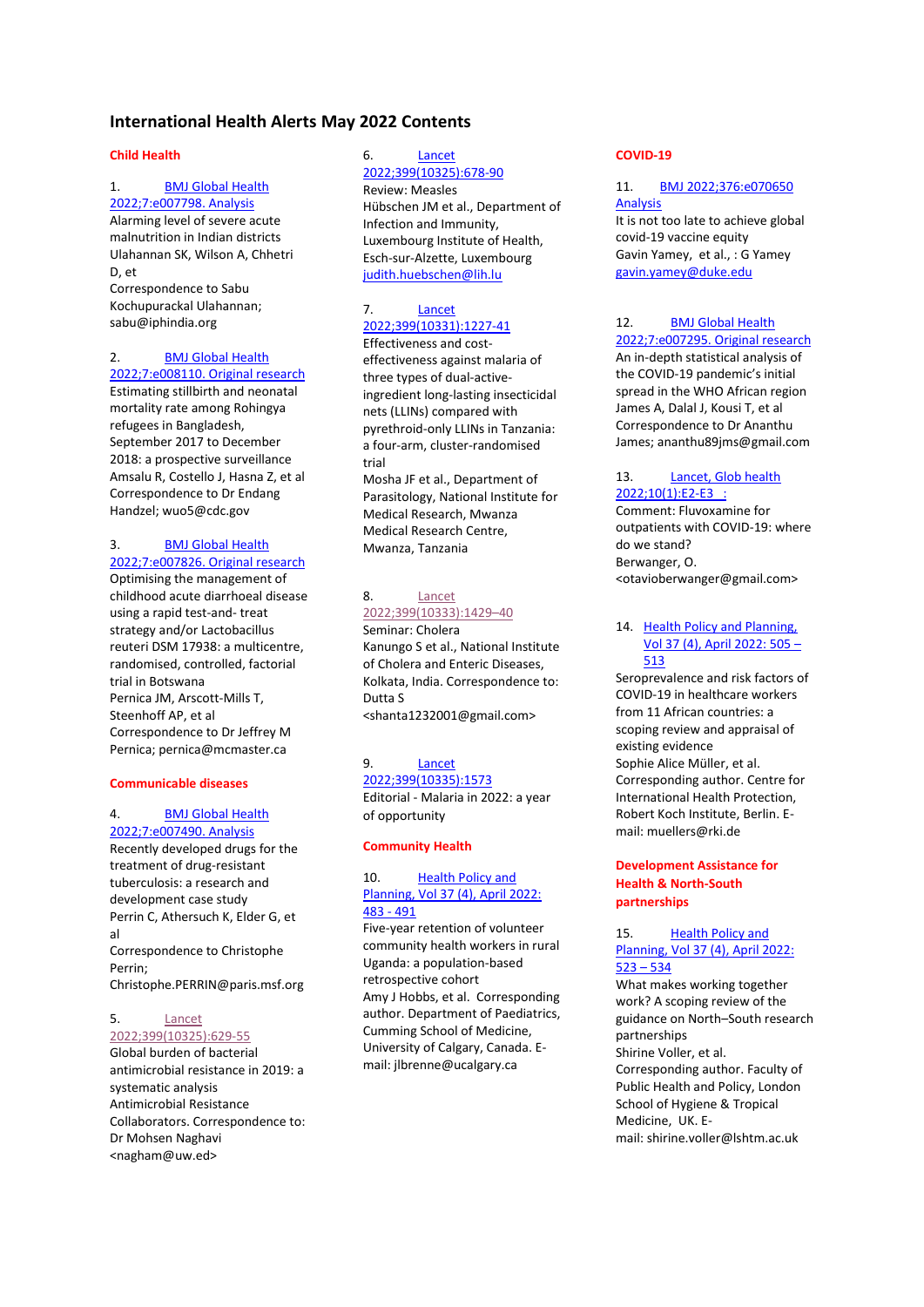### **Health systems, Health Systems Financing & Health Policy**

#### 16. [Health Policy and](#page-13-1)

[Planning, Vol 37 \(4\), April 2022:](#page-13-1)  [429](#page-13-1)–439 Who is paid in pay-forperformance? Inequalities in the distribution of financial bonuses amongst health centres in Zimbabwe [Roxanne Kovacs,](javascript:;) et al. Corresponding author. Department of Global Health and Development, London School of Hygiene & Tropical Medicine, UK. E-

mail: [Josephine.Borghi@lshtm.ac.](mailto:Josephine.Borghi@lshtm.ac.uk) [uk](mailto:Josephine.Borghi@lshtm.ac.uk)

#### **HIV**

#### 17. **BMJ Global Health** [2022;7:e007641. Original research](#page-14-0)

Effects of a multimedia campaign on HIV self-testing and PrEP outcomes among young people in South Africa: a mixed-methods impact evaluation of 'MTV Shuga Down South' Birdthistle I, Mulwa S, Sarrassat S, et al Correspondence to Dr Isolde Birdthistle; Isolde.Birdthistle@lshtm.ac.uk

#### 18. [Lancet 2022;](#page-15-0)  [399\(10337\):1779-89](#page-15-0)

Cabotegravir for the prevention of HIV-1 in women: results from HPTN 084, a phase 3, randomised clinical trial Sinead Delany-Moretlwe S et al., Wits Reproductive Health and HIV Institute, University of the Witwatersrand, Johannesburg, South Africa <sdelany@wrhi.ac.za>

#### 19. [TMIH 2022;27\(5\):479-93](#page-16-0)

Systematic review: Development of a person-centered care framework within the context of HIV treatment settings in sub-Saharan Africa Duffy M et al., International Division, John Snow, Inc., Boston, Massachusetts, USA

#### 20. [TMIH 2022;27\(5\):537-43](#page-16-1)

Testing modality associated with fast-track ART initiation in Botswana Lavoie MCC et al., Center for International Health, Education, and Biosecurity (Ciheb), Institute of Human Virology (IHV), University of Maryland Baltimore School of Medicine, Baltimore, Maryland, USA

#### **Mental Health**

21. [BMJ Global Health](#page-17-0) [2022;7:e007409. Original research](#page-17-0)  The economic burden of dementia in low- and middle-income countries (LMICs): a systematic review Mattap SM, Mohan D, McGrattan AM, et al Correspondence to Dr Devi Mohan; devi.mohan@monash.edu

### 22. [Health Policy and](#page-17-1)  [Planning, Vol 37 \(4\), April 2022:](#page-17-1)  [492 -](#page-17-1) 504

Profile of the current psychiatrist workforce in South Africa: establishing a baseline for human resource planning and strategy [Bernard Janse van Rensburg,](javascript:;) et al. Corresponding author. Department of Psychiatry, University of Pretoria and College of Psychiatrists (Colleges of Medicine of South Africa), South Africa. Email: [carla\\_kotze@yahoo.com](mailto:carla_kotze@yahoo.com)

### 23. [Lancet Psychiatry](#page-18-0)  [2022;9\(1\):59-71](#page-18-0)

Clinical Trial Efficacy and cost-effectiveness of task-shared care for people with severe mental disorders in Ethiopia (TaSCS): a single-blind, randomised, controlled, phase 3 non-inferiority trial Hanlon C et al., Centre for Global Mental Health, Health Service and Population Research Department, Institute of Psychiatry, Psychology and Neuroscience, King's College London, London, UK; Department of Psychiatry, World Health Organization Collaborating Centre for Mental Health Research and Capacity-Building, School of Medicine, College of Health Sciences, Addis Ababa University,

Addis Ababa, Ethiopia; Centre for Innovative Drug Development and Therapeutic Trials for Africa, College of Health Sciences, Addis Ababa University, Addis Ababa, Ethiopia [<charlotte.hanlon@kcl.ac.uk>](mailto:charlotte.hanlon@kcl.ac.uk)

### 24. [Lancet Psychiatry](#page-19-0)  [2022;9\(2\):137-150](#page-19-0)

Global, regional, and national burden of 12 mental disorders in 204 countries and territories, 1990-2019: a systematic analysis for the Global Burden of Disease Study 2019 GBD 2019 Mental Disorders Collaborators

### 25. [Lancet Public Health](#page-20-0)  [2022;7\(2\):e105-e125](#page-20-0)

Estimation of the global prevalence of dementia in 2019 and forecasted prevalence in 2050: an analysis for the Global Burden of Disease Study 2019 GBD 2019 Dementia Forecasting Collaborators

#### 26. Lancet Glob Health [2022;10\(4\):e457-e458](#page-21-0)

Comment: Addressing the complex needs of people with severe mental health disorders in low-resource settings Gureje O et al. WHO Collaborating Centre for Research and Training in Mental Health, Neuroscience and Substance Abuse, Department of Psychiatry, University of Ibadan, 200132 Ibadan, Nigeria <ogureje@com.ui.edu.ng>

#### **Non Communicable Diseases**

# 27. [BMJ Global Health](#page-22-0)  [2022;7:e008275. Analysis](#page-22-0)

'Implementability' matters: using implementation research steps to guide and support noncommunicable disease national planning in low-income and middle-income countries Jackson-Morris AM, Mutungi G, Maree E, et al Correspondence to Dr Angela Mary Jackson-Morris; ajacksonmorris@rti.org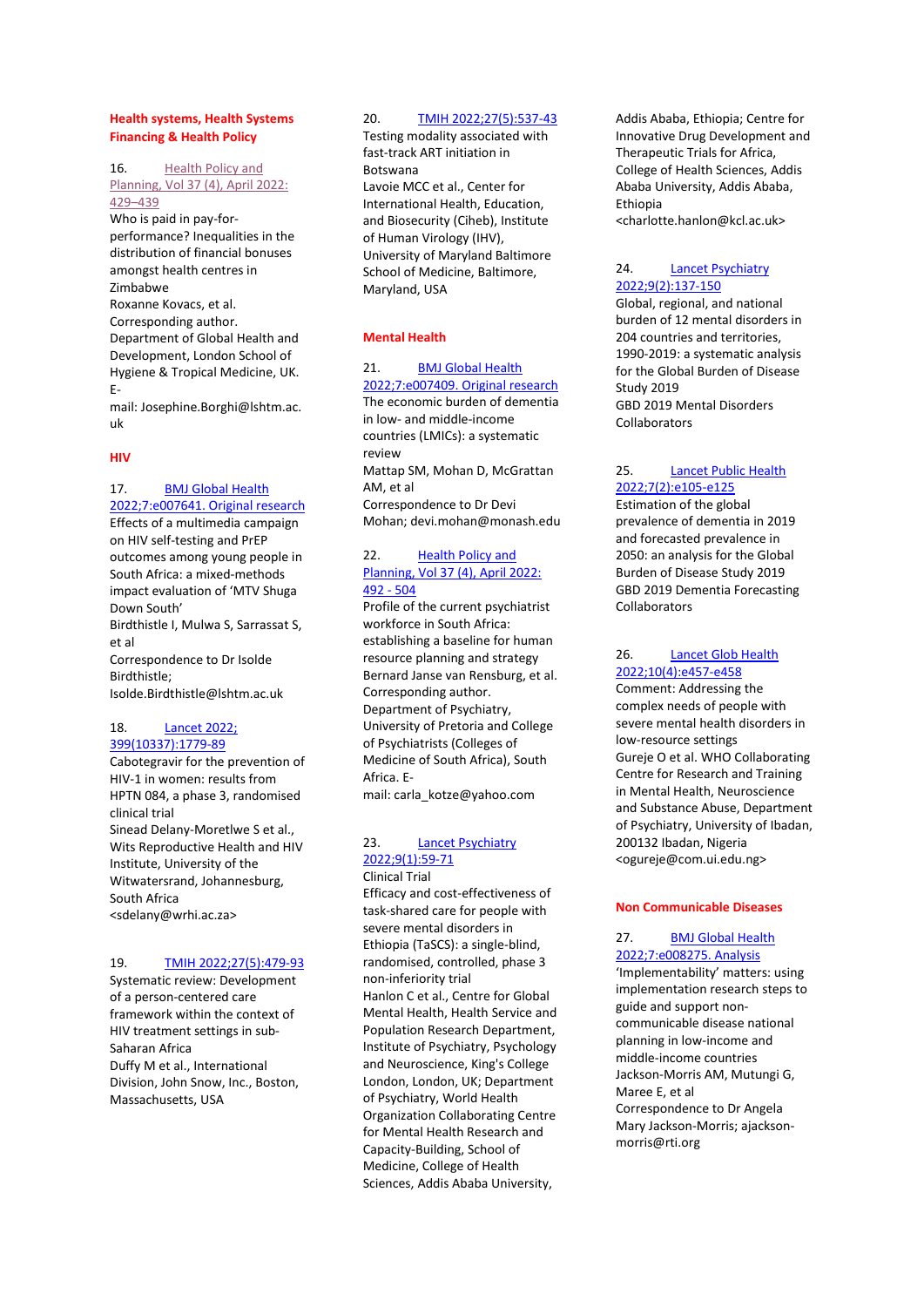#### 28. [Health Policy and](#page-23-0)  [Planning, Vol 37 \(4\), April 2022:](#page-23-0)  [452 -](#page-23-0) 460

Addressing severe chronic NCDs across Africa: measuring demand for the Package of Essential Noncommunicable Disease Interventions-Plus (PEN-Plus) [Chantelle Boudreaux,](javascript:;) et al. Corresponding author. Department of Global Health and Social Medicine, Harvard Medical School, USA. Email: [chantelle\\_boudreaux@hms.](mailto:chantelle_boudreaux@hms.harvard.edu) [harvard.edu](mailto:chantelle_boudreaux@hms.harvard.edu)

#### **Sexual Reproductive Health**

#### 29. [BMJ Global Health](#page-23-1)

[2022;7:e008913. Commentary](#page-23-1)  How to use heat-stable carbetocin and tranexamic acid for the prevention and treatment of postpartum haemorrhage in lowresource settings Tran NT, Schulte-Hillen C, Bar-Zeev S, et al Correspondence to Professor Nguyen Toan Tran; nguyentoan.tran@uts.edu.au

#### 30. [Lancet](#page-24-0)  [2022;399\(10327\):803-13](#page-24-0)

Global, regional, and national prevalence estimates of physical or sexual, or both, intimate

partner violence against women in 2018

Sardinha L et al., UNDP-UNFPA-UNICEF-WHO-World Bank Special Programme of Research, Development and Research Training in Human Reproduction, Department of Sexual and Reproductive Health and Research, WHO, Geneva, Switzerland

#### 31. [TMIH 2022 doi:](#page-25-0)  [10.1111/tmi.13756.](#page-25-0) Online ahead [of print](#page-25-0)

The Impact of Option B+ on Mother to Child Transmission of HIV in Africa: A Systematic Review Maingi M et al., The Hebrew University of Jerusalem, Robert H. Smith Faculty of Agriculture, Food and Environment, Rehovot, Israel

#### 32. [TMIH 2022;27\(3\):236-43](#page-26-0)

Where and why do we lose women from the continuum of care in maternal health? A mixedmethods study in Southern Benin Gryseels C et al., Instituut voor Tropische Geneeskunde, Antwerpen, Belgium

#### 33. [TMIH 2022;27\(5\):468-78](#page-26-1)  Female genital mutilation and

cutting in the Arab League and

diaspora: A systematic review of preventive interventions Abidogun TM et al., School of Public Health, Department of Health Policy & Management, University of Maryland, College Park, Maryland, USA

#### 34. [TMIH 2022;27\(5\):494-](#page-27-0) [509](#page-27-0)

Interventions to improve obstetric emergency referral decision making, communication and feedback between health facilities in sub-Saharan Africa: A systematic review Avoka CK et al., Faculty of Public Health, Ghana College of Physicians and Surgeons, Accra, Ghana

#### **Other**

#### 35. [Lancet](#page-28-0)  [2022;399\(10331\):1266](#page-28-0)–78 NCD Countdown 2030: efficient pathways and strategic investments to accelerate progress towards the Sustainable Development Goal target 3.4 in low-income and middle- income countries NCD Countdown 2030 collaborators. Correspondence to: Dr David Watkins [<davidaw@uw.edu>](mailto:davidaw@uw.edu)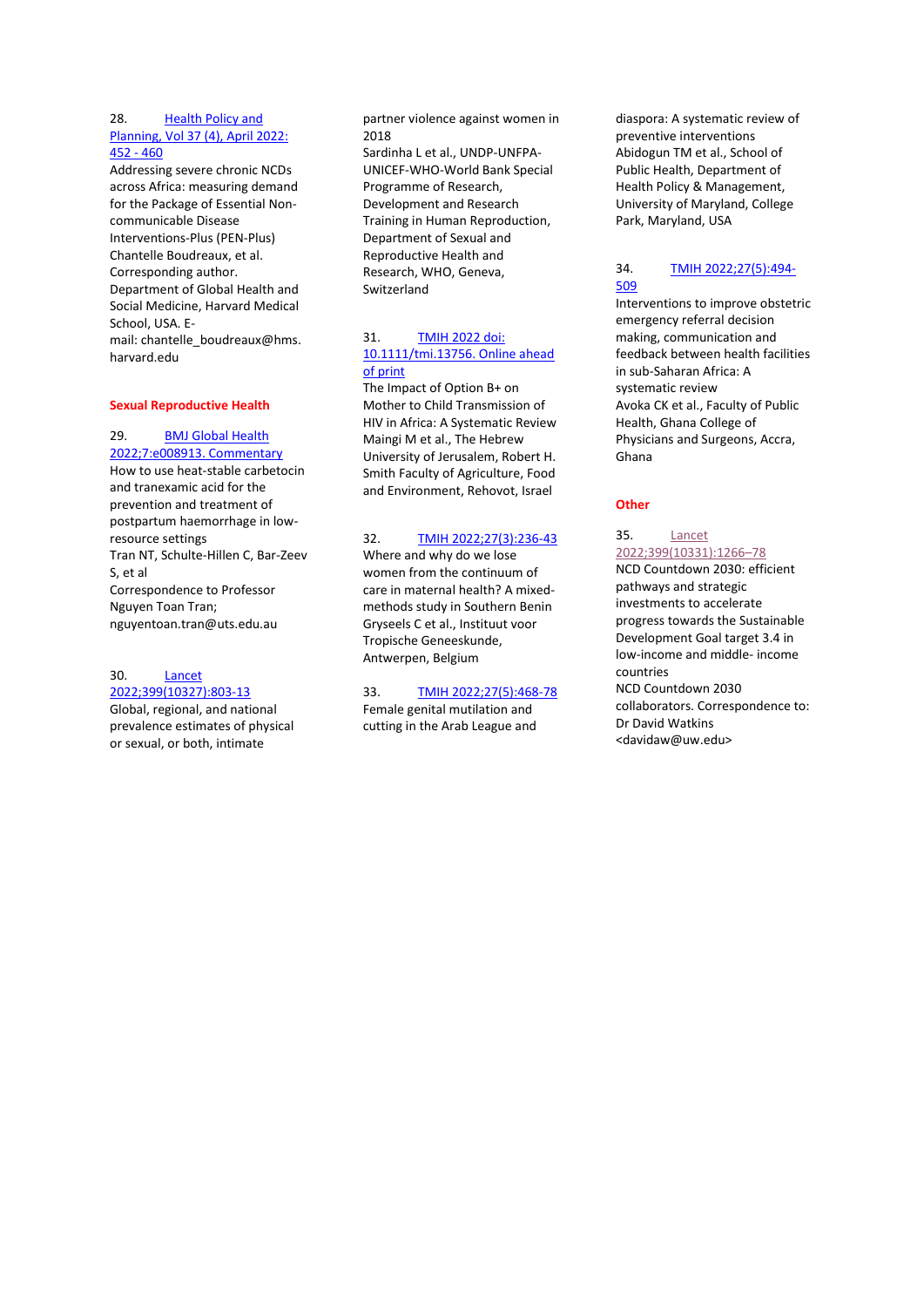# **International Health Alerts May 2022 Abstracts**

### **Child Health**

1. BMJ Global Health 2022;7:e007798. Analysis

<span id="page-3-0"></span>Alarming level of severe acute malnutrition in Indian districts

Ulahannan SK, Wilson A, Chhetri D, et

Correspondence to Sabu Kochupurackal Ulahannan; sabu@iphindia.org

# Abstract

Over the last two decades, severe acute malnutrition (SAM) has been increasing in India despite favourable national-level economic growth. The latest round of the National Family Health Survey 5 (NFHS-5) results was released, allowing us to assess changes in the malnutrition trends. Analysis of the previous rounds of the NFHS (NFHS-4) has already shown disturbing levels of wasting, often cooccurring with other forms of anthropometric failures. These have been shown to occur in clusters of districts across India that already needed urgent policy and programmatic action. A rapid assessment of data from NFHS-5 for some of these districts for which data are now available shows an alarming increase in SAM in several malnutrition hotspot districts. Surprisingly, some districts outside hotspots and in states and regions that have previously not been known for high malnutrition too have shown increasing SAM prevalence in the latest round. The data from NFHS-5 was collected just before the COVID-19 pandemic and hence does not yet reflect the likely impact of the pandemic on food security, livelihoods and other social stressors among the most marginalised Indian households. Based on this emerging pattern of increasing SAM, we call for an urgent policy and programmatic action to strengthen the Anganwadi system, which caters to preschool children in India and community-based management of acute malnutrition based on recent evidence on their effectiveness.

<span id="page-3-1"></span>2. BMJ Global Health 2022;7:e008110. Original research Estimating stillbirth and neonatal mortality rate among Rohingya refugees in Bangladesh, September 2017 to December 2018: a prospective surveillance Amsalu R, Costello J, Hasna Z, et al Correspondence to Dr Endang Handzel; wuo5@cdc.gov

# Abstract

Introduction There is limited literature on neonatal mortality in humanitarian emergencies. We estimated neonatal mortality and stillbirth rates; determined whether an association exists between proximity to a secondary health facility and neonatal mortality or stillbirth; and tested the correlation between the number of health facilities in a camp and neonatal mortality or stillbirth rates in Rohingya refugee camps in Bangladesh.

Methods We conducted a prospective community-based mortality surveillance in 29 out of 34 Rohingya refugee camps between September 2017 and December 2018, covering approximately 811 543 Rohingya refugees with 19 477 estimated live births. We linked mortality surveillance data with publicly available information on camp population, number of functional health facilities and camp and health facility geospatial coordinates. Using descriptive statistics and spatial analyses, we estimated the mortality rate and tested for correlations.

Results Overall, the estimated neonatal mortality rate was 27.0 (95% CI: 22.3 to 31.8) per 1000 live births, and the stillbirth rate was 15.2 (95% CI: 10.8 to 19.6) per 1000 total births. The majority of neonatal deaths (76.3%, n=405/531) and stillbirths (72.1%, n=202/280) occurred at home or in the community. A positive correlation existed between the camp population size and number of health facilities inside the camp (Spearman's rho=0.56, p value<0.01). No statistically significant correlation existed between the camp neonatal mortality rate or stillbirth rate and number of health facilities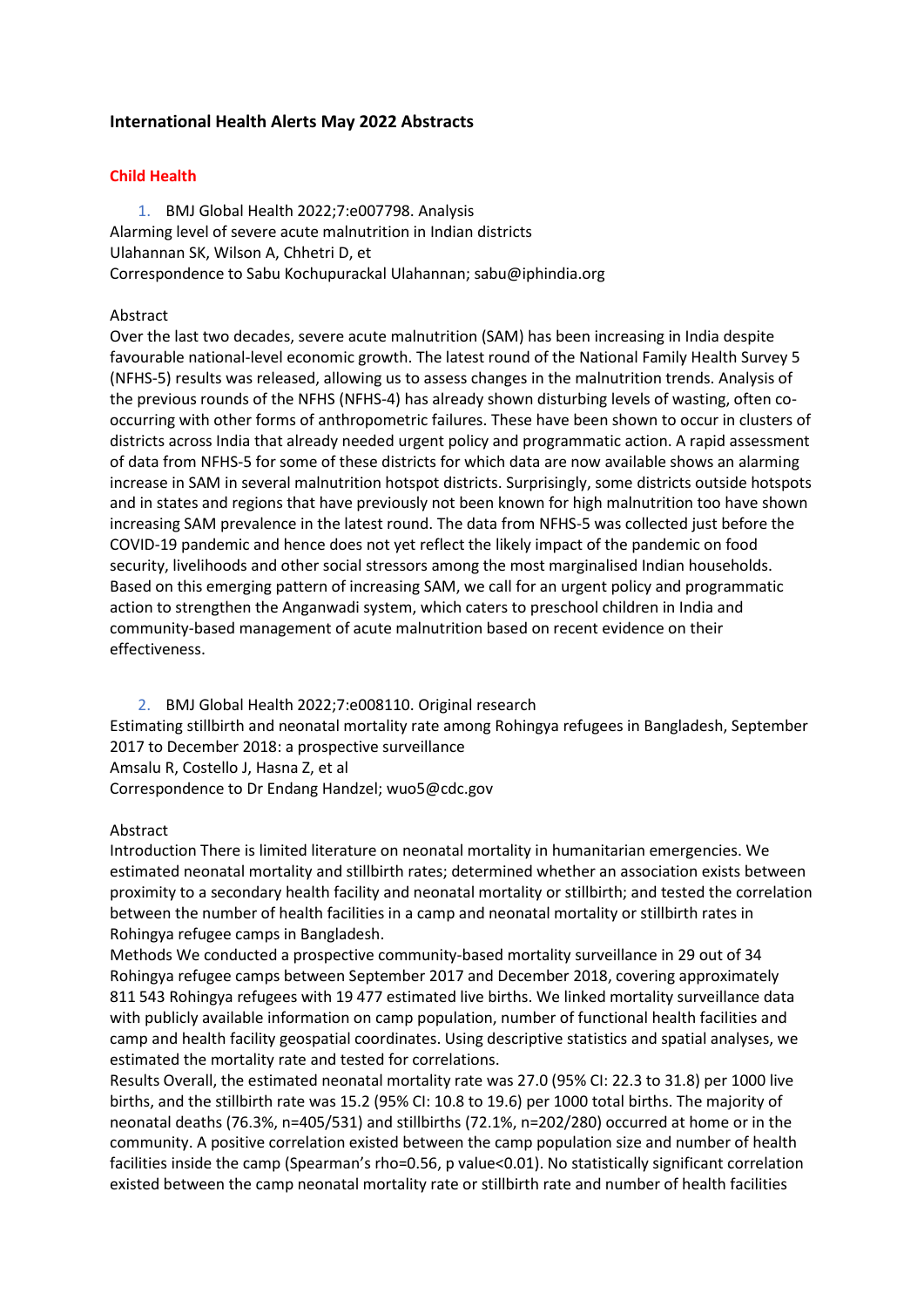inside the camp. Camps that were located closer to a secondary health facility as compared with a labour room/sexual and reproductive health unit had a lower neonatal mortality rate (p value<0.01). Conclusions The results provide insight into the neonatal mortality and stillbirth rates in Rohingya refugees camps in Bangladesh during 2017–2018. Prospective community-based mortality surveillance may be a feasible method to evaluate the effectiveness of humanitarian responses in improving neonatal survival and preventing stillbirths.

3. BMJ Global Health 2022;7:e007826. Original research

<span id="page-4-0"></span>Optimising the management of childhood acute diarrhoeal disease using a rapid test-and- treat strategy and/or Lactobacillus reuteri DSM 17938: a multicentre, randomised, controlled, factorial trial in Botswana

Pernica JM, Arscott-Mills T, Steenhoff AP, et al

Correspondence to Dr Jeffrey M Pernica; pernica@mcmaster.ca

# Abstract

Introduction The study aim was to determine if rapid enteric diagnostics followed by the provision of targeted antibiotic therapy ('test-and-treat') and/or Lactobacillus reuteri DSM 17938 would improve outcomes in children hospitalised in Botswana with acute gastroenteritis.

Methods This was a multicentre, randomised, factorial, controlled, trial. Children aged 2–60 months admitted for acute non-bloody diarrhoea to four hospitals in southern Botswana were eligible. Participants were assigned to treatment groups by web-based block randomisation. Test-and-treat results were not blinded, but participants and research staff were blinded to L. reuteri/placebo assignment; this was dosed as 1×108 cfu/mL by mouth daily and continued for 60 days. The primary outcome was 60-day age-standardised height (HAZ) adjusted for baseline HAZ. All analyses were by intention to treat. The trial was registered at Clinicaltrials.gov.

Results Recruitment began on 12 June 2016 and continued until 24 October 2018. There were 66 participants randomised to the test-and-treat plus L. reuteri group, 68 randomised to the test-andtreat plus placebo group, 69 to the standard care plus L. reuteri group and 69 to the standard care plus placebo group. There was no demonstrable impact of the test-and-treat intervention (mean increase of 0.01 SD, 95% CI −0.14 to 0.16 SD) or the L. reuteri intervention (mean decrease of 0.07 SD, 95% CI −0.22 to 0.08 SD) on adjusted HAZ at 60 days.

Conclusions In children hospitalised for acute gastroenteritis in Botswana, neither a test-and-treat algorithm targeting enteropathogens, nor a 60-day course of L. reuteri DSM 17938, were found to markedly impact linear growth or other important outcomes. We cannot exclude the possibility that test-and-treat will improve the care of children with significant enteropathogens (such as Shigella) in their stool.

# **Communicable diseases**

<span id="page-4-1"></span>4. BMJ Global Health 2022;7:e007490. Analysis Recently developed drugs for the treatment of drug-resistant tuberculosis: a research and development case study Perrin C, Athersuch K, Elder G, et al Correspondence to Christophe Perrin; Christophe.PERRIN@paris.msf.org

# Abstract

Two drugs with novel mechanisms of action, the diarylquinoline bedaquiline and the nitroimidazole delamanid—as well as pretomanid from the same class of drugs as delamanid—have recently become available to treat drug-resistant tuberculosis (DR-TB) after many decades of little innovation in the field of DR-TB treatment. Despite evidence of improved efficacy and reduced toxicity of multidrug regimens including the two agents, access to bedaquiline and delamanid has been limited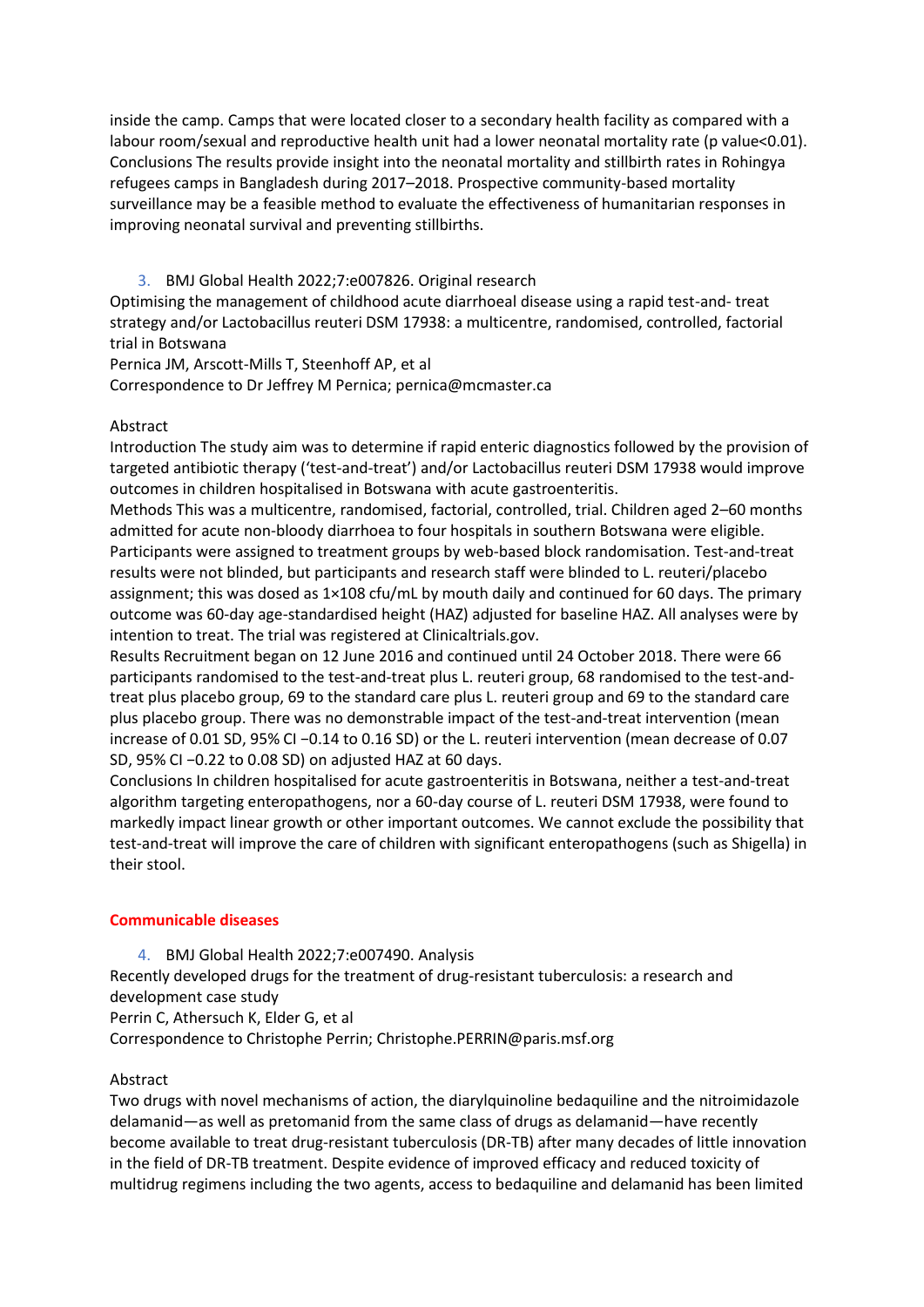in many settings with a high burden of DR-TB and consistently poor treatment outcomes. Aside from regulatory, logistic and cost barriers at country level, uptake of the novel agents was complicated by gaps in knowledge for optimal use in clinical practice after initial market approval. The main incentives of the current pharmaceutical research and development paradigm are structured around obtaining regulatory approval, which in turn requires efficacy and safety data generated by clinical trials. Recently completed and ongoing clinical trials did not answer critical questions of how to provide shorter, less toxic treatment DR-TB treatment regimens containing bedaquiline and delamanid and improve patient outcomes. Voluntary generation of evidence that is not part of this process—yet essential from a clinical or policy perspective—has been left to non-sponsor partners and researchers, often without collaborative efforts to improve post-regulatory approval access to life-saving drugs. Additionally, these efforts are currently not recognised in the value chain of the research and development process, and there are no incentives to make this critical research happen in a coordinated way.

### 5. Lancet 2022;399(10325):629-55

<span id="page-5-0"></span>Global burden of bacterial antimicrobial resistance in 2019: a systematic analysis Antimicrobial Resistance Collaborators. Correspondence to: Dr Mohsen Naghavi <nagham@uw.ed>

Background: Antimicrobial resistance (AMR) poses a major threat to human health around the world. Previous publications have estimated the effect of AMR on incidence, deaths, hospital length of stay, and health-care costs for specific pathogen-drug combinations in select locations. To our knowledge, this study presents the most comprehensive estimates of AMR burden to date.

Methods: We estimated deaths and disability-adjusted life-years (DALYs) attributable to and associated with bacterial AMR for 23 pathogens and 88 pathogen-drug combinations in 204 countries and territories in 2019. We obtained data from systematic literature reviews, hospital systems, surveillance systems, and other sources, covering 471 million individual records or isolates and 7585 study-location-years. We used predictive statistical modelling to produce estimates of AMR burden for all locations, including for locations with no data. Our approach can be divided into five broad components: number of deaths where infection played a role, proportion of infectious deaths attributable to a given infectious syndrome, proportion of infectious syndrome deaths attributable to a given pathogen, the percentage of a given pathogen resistant to an antibiotic of interest, and the excess risk of death or duration of an infection associated with this resistance. Using these components, we estimated disease burden based on two counterfactuals: deaths attributable to AMR (based on an alternative scenario in which all drug-resistant infections were replaced by drugsusceptible infections), and deaths associated with AMR (based on an alternative scenario in which all drug-resistant infections were replaced by no infection). We generated 95% uncertainty intervals (UIs) for final estimates as the 25th and 975th ordered values across 1000 posterior draws, and models were cross-validated for out-of-sample predictive validity. We present final estimates aggregated to the global and regional level.

Findings: On the basis of our predictive statistical models, there were an estimated 4·95 million (3·62- 6·57) deaths associated with bacterial AMR in 2019, including 1·27 million (95% UI 0·911-1·71) deaths attributable to bacterial AMR. At the regional level, we estimated the all-age death rate attributable to resistance to be highest in western sub-Saharan Africa, at 27·3 deaths per 100 000 (20·9-35·3), and lowest in Australasia, at 6·5 deaths (4·3-9·4) per 100 000. Lower respiratory infections accounted for more than 1·5 million deaths associated with resistance in 2019, making it the most burdensome infectious syndrome. The six leading pathogens for deaths associated with resistance (Escherichia coli, followed by Staphylococcus aureus, Klebsiella pneumoniae, Streptococcus pneumoniae,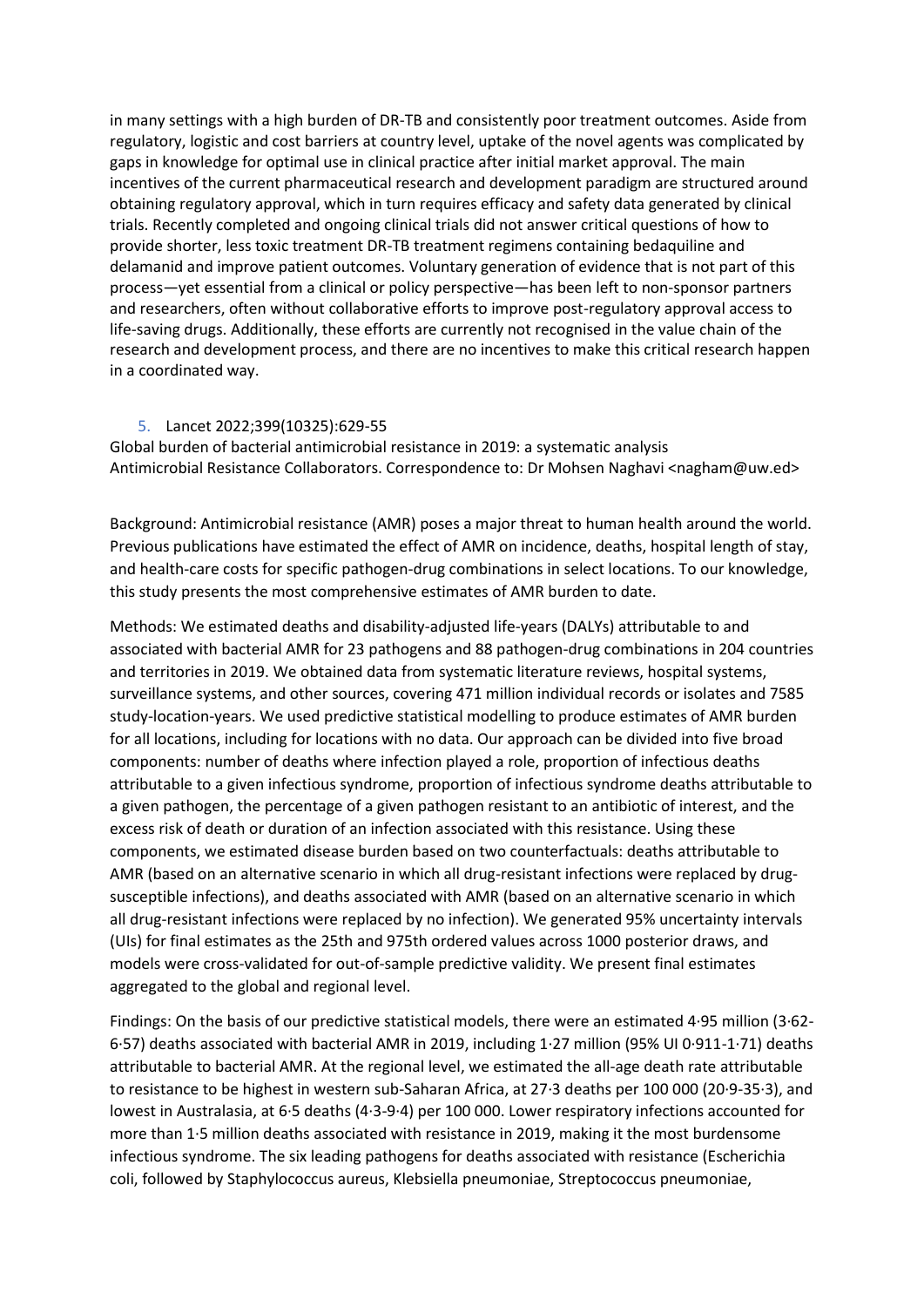Acinetobacter baumannii, and Pseudomonas aeruginosa) were responsible for 929 000 (660 000-1 270 000) deaths attributable to AMR and 3·57 million (2·62-4·78) deaths associated with AMR in 2019. One pathogen-drug combination, meticillin-resistant S aureus, caused more than 100 000 deaths attributable to AMR in 2019, while six more each caused 50 000-100 000 deaths: multidrugresistant excluding extensively drug-resistant tuberculosis, third-generation cephalosporin-resistant E coli, carbapenem-resistant A baumannii, fluoroquinolone-resistant E coli, carbapenem-resistant K pneumoniae, and third-generation cephalosporin-resistant K pneumoniae.

Interpretation: To our knowledge, this study provides the first comprehensive assessment of the global burden of AMR, as well as an evaluation of the availability of data. AMR is a leading cause of death around the world, with the highest burdens in low-resource settings. Understanding the burden of AMR and the leading pathogen-drug combinations contributing to it is crucial to making informed and location-specific policy decisions, particularly about infection prevention and control programmes, access to essential antibiotics, and research and development of new vaccines and antibiotics. There are serious data gaps in many low-income settings, emphasising the need to expand microbiology laboratory capacity and data collection systems to improve our understanding of this important human health threat.

# <span id="page-6-0"></span>6. Lancet 2022;399(10325):678-90

### Review: Measles

Hübschen JM et al., Department of Infection and Immunity, Luxembourg Institute of Health, Eschsur-Alzette, Luxembourg <judith.huebschen@lih.lu>

Measles is a highly contagious, potentially fatal, but vaccine-preventable disease caused by measles virus. Symptoms include fever, maculopapular rash, and at least one of cough, coryza, or conjunctivitis, although vaccinated individuals can have milder or even no symptoms. Laboratory diagnosis relies largely on the detection of specific IgM antibodies in serum, dried blood spots, or oral fluid, or the detection of viral RNA in throat or nasopharyngeal swabs, urine, or oral fluid. Complications can affect many organs and often include otitis media, laryngotracheobronchitis, pneumonia, stomatitis, and diarrhoea. Neurological complications are uncommon but serious, and can occur during or soon after the acute disease (eg, acute disseminated encephalomyelitis) or months or even years later (eg, measles inclusion body encephalitis and subacute sclerosing panencephalitis). Patient management mainly involves supportive therapy, such as vitamin A supplementation, monitoring for and treatment of secondary bacterial infections with antibiotics, and rehydration in the case of severe diarrhoea. There is no specific antiviral therapy for the treatment of measles, and disease control largely depends on prevention. However, despite the availability of a safe and effective vaccine, measles is still endemic in many countries and causes considerable morbidity and mortality, especially among children in resource-poor settings. The low case numbers reported in 2020, after a worldwide resurgence of measles between 2017 and 2019, have to be interpreted cautiously, owing to the effect of the COVID-19 pandemic on disease surveillance. Disrupted vaccination activities during the pandemic increase the potential for another resurgence of measles in the near future, and effective, timely catch-up vaccination campaigns, strong commitment and leadership, and sufficient resources will be required to mitigate this threat.

# <span id="page-6-1"></span>7. Lancet 2022;399(10331):1227-41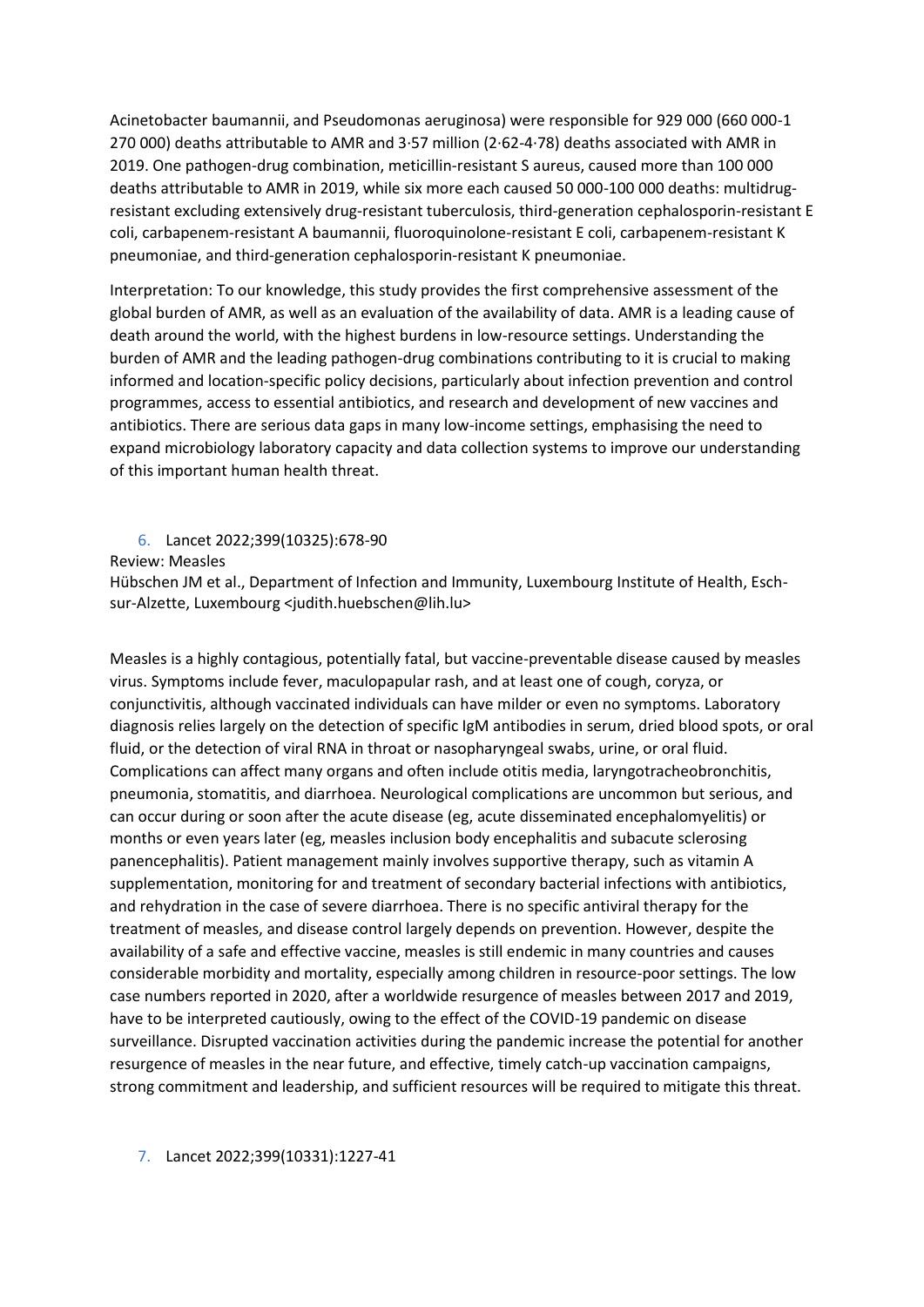Effectiveness and cost-effectiveness against malaria of three types of dual-active-ingredient longlasting insecticidal nets (LLINs) compared with pyrethroid-only LLINs in Tanzania: a four-arm, clusterrandomised trial

Mosha JF et al., Department of Parasitology, National Institute for Medical Research, Mwanza Medical Research Centre, Mwanza, Tanzania

Background: Long-lasting insecticidal nets (LLINs) have successfully reduced malaria in sub-Saharan Africa, but their effectiveness is now partly compromised by widespread resistance to insecticides among vectors. We evaluated new classes of LLINs with two active ingredients with differing modes of action against resistant malaria vectors.

Methods: We did a four-arm, cluster-randomised trial in Misungwi, Tanzania. Clusters were villages, or groups of hamlets, with at least 119 households containing children aged 6 months to 14 years living in the cluster's core area. Constrained randomisation was used to allocate clusters (1:1:1:1) to receive one of four types of LLIN treated with the following: α-cypermethrin only (pyrethroid-only [reference] group); pyriproxyfen and α-cypermethrin (pyriproxyfen group); chlorfenapyr and αcypermethrin (chlorfenapyr group); or the synergist piperonyl butoxide and permethrin (piperonyl butoxide group). At least one LLIN was distributed for every two people. Community members and the field team were masked to group allocation. Malaria prevalence data were collected through cross-sectional surveys of randomly selected households from each cluster, in which children aged 6 months to 14 years were assessed for Plasmodium falciparum malaria infection by rapid diagnostic tests. The primary outcome was malaria infection prevalence at 24 months after LLIN distribution, comparing each of the dual-active-ingredient LLINs to the standard pyrethroid-only LLINs in the intention-to-treat population. The primary economic outcome was cost-effectiveness of dual-activeingredient LLINs, based on incremental cost per disability-adjusted life-year (DALY) averted compared with pyrethroid-only LLINs, modelled over a 2-year period; we included costs of net procurement and malaria diagnosis and treatment, and estimated DALYs in all age groups. This study is registered with ClinicalTrials.gov (NCT03554616), and is ongoing but no longer recruiting.

Findings: 84 clusters comprising 39 307 households were included in the study between May 11 and July 2, 2018. 147 230 LLINs were distributed among households between Jan 26 and Jan 28, 2019. Use of study LLINs was reported in 3155 (72·1%) of 4378 participants surveyed at 3 months postdistribution and decreased to 8694 (40·9%) of 21 246 at 24 months, with varying rates of decline between groups. Malaria infection prevalence at 24 months was 549 (45·8%) of 1199 children in the pyrethroid-only reference group, 472 (37·5%) of 1258 in the pyriproxyfen group (adjusted odds ratio 0·79 [95% CI 0·54-1·17], p=0·2354), 512 (40·7%) of 1259 in the piperonyl butoxide group (0·99 [0·67- 1·45], p=0·9607), and 326 [25·6%] of 1272 in the chlorfenapyr group (0·45 [0·30-0·67], p=0·0001). Skin irritation or paraesthesia was the most commonly reported side-effect in all groups. Chlorfenapyr LLINs were the most cost-effective LLINs, costing only US\$19 (95% uncertainty interval 1-105) more to public providers or \$28 (11-120) more to donors per DALY averted over a 2-year period compared with pyrethroid-only LLINs, and saving costs from societal and household perspectives.

Interpretation: After 2 years, chlorfenapyr LLINs provided significantly better protection than pyrethroid-only LLINs against malaria in an area with pyrethroid-resistant mosquitoes, and the additional cost of these nets would be considerably below plausible cost-effectiveness thresholds (\$292-393 per DALY averted). Before scale-up of chlorfenapyr LLINs, resistance management strategies are needed to preserve their effectiveness. Poor textile and active ingredient durability in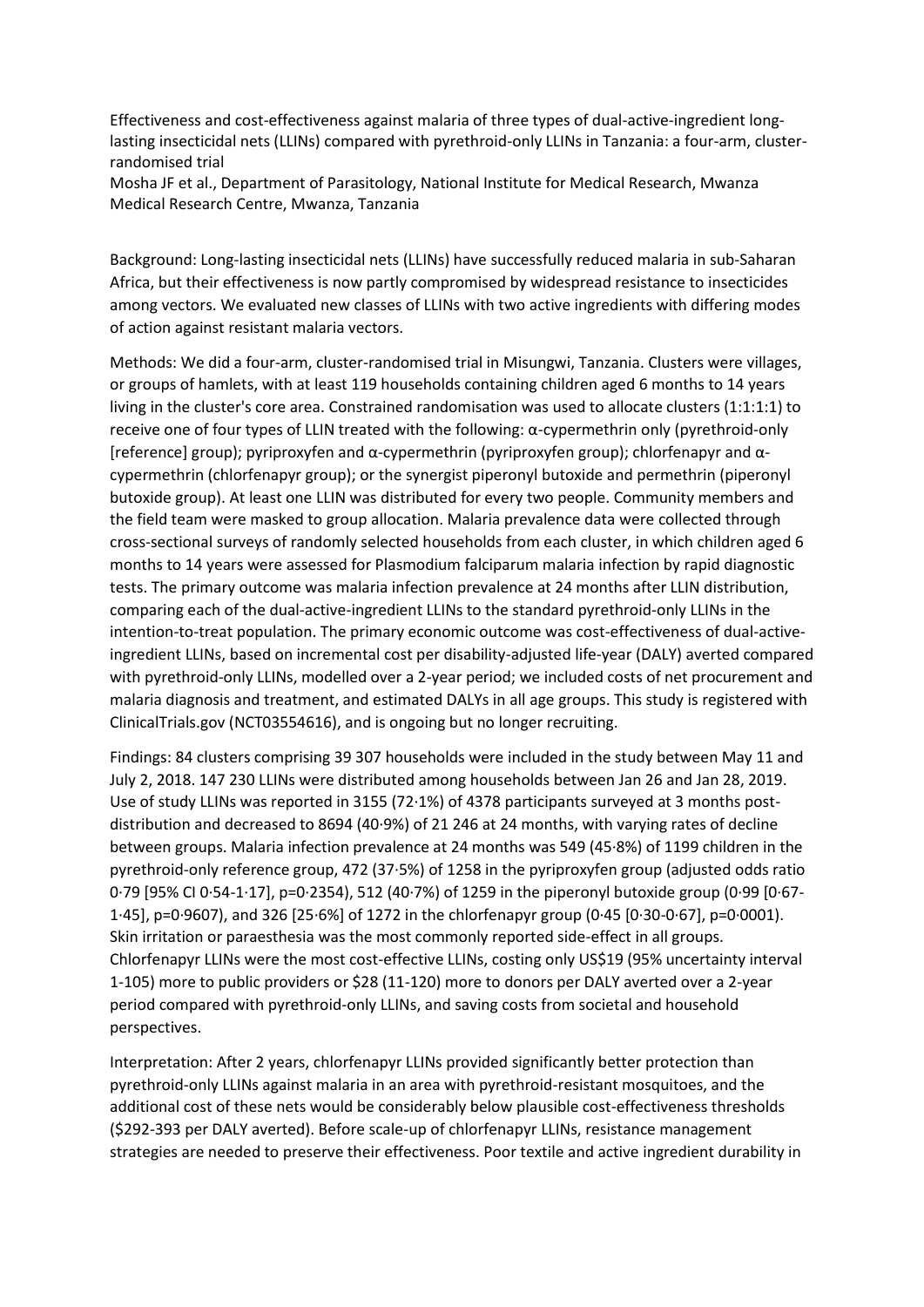the piperonyl butoxide and pyriproxyfen LLINs might have contributed to their relative lack of effectiveness compared with standard LLINs.

8. Lancet 2022;399(10333):1429–40

<span id="page-8-0"></span>Seminar: Cholera

Kanungo S et al., National Institute of Cholera and Enteric Diseases, Kolkata, India. Correspondence to: Dutta S [<shanta1232001@gmail.com>](mailto:shanta1232001@gmail.com)

Cholera was first described in the areas around the Bay of Bengal and spread globally, resulting in seven pandemics during the past two centuries. It is caused by toxigenic Vibrio cholerae O1 or O139 bacteria. Cholera is characterised by mild to potentially fatal acute watery diarrhoeal disease. Prompt rehydration therapy is the cornerstone of management. We present an overview of cholera and its pathogenesis, natural history, bacteriology, and epidemiology, while highlighting advances over the past 10 years in molecular epidemiology, immunology, and vaccine development and deployment. Since 2014, the Global Task Force on Cholera Control, a WHO coordinated network of partners, has been working with several countries to develop national cholera control strategies. The global roadmap for cholera control focuses on stopping transmission in cholera hotspots through vaccination and improved water, sanitation, and hygiene, with the aim to reduce cholera deaths by 90% and eliminate local transmission in at least 20 countries by 2030.

# <span id="page-8-1"></span>9. Lancet 2022;399(10335):1573

Editorial - Malaria in 2022: a year of opportunity

The theme of this year's World Malaria Day, April 25, is "Harness innovation to reduce the malaria disease burden and save lives." WHO is calling for investment and innovation in vector control, diagnostics, and treatments to help countries eliminate malaria after several years of stalled progress.

In 2015, the World Health Assembly adopted a strategy to guide efforts towards elimination. But the first milestone—to achieve a 40% global reduction in malaria mortality rate and case incidence by 2020— was missed. Funding for malaria control has levelled off. Malaria mortality and incidence rates have not changed appreciably since 2015. There were an estimated 627 000 malaria deaths and 241 million malaria cases in 2020 (a 12% and 7% increase, respectively, compared with 2015). Given the stagnation of recent years, what cause is there to hope for a real change now?

Scientific advances are providing new tools for malaria control. RTS,S—the world's first effective malaria vaccine—was approved last year. Last month, The Lancet published results of a clinical trial showing the effectiveness of a new chlorfenapyr long-lasting insecticidal net that could help to mitigate the impact of insecticide resistance among mosquitoes. The roll-out of new interventions such as these is crucial to curtail malaria mortality, but it is not possible without funding.

In December, 2021, the Gavi board approved an initial investment for the procurement and delivery of RTS,S to sub-Saharan Africa. Later this year, the Global Fund will host its seventh replenishment meeting. It is asking for US\$18 billion to support its 2024–26 programmes for malaria, HIV, and tuberculosis, to strengthen health systems, and to reinforce pandemic preparedness. Modelling by the Global Fund predicts that, if it is fully funded, the malaria mortality rate would drop by 66% by 2026, and case incidence by 69%. By contrast, a counterfactual scenario of continued COVID-19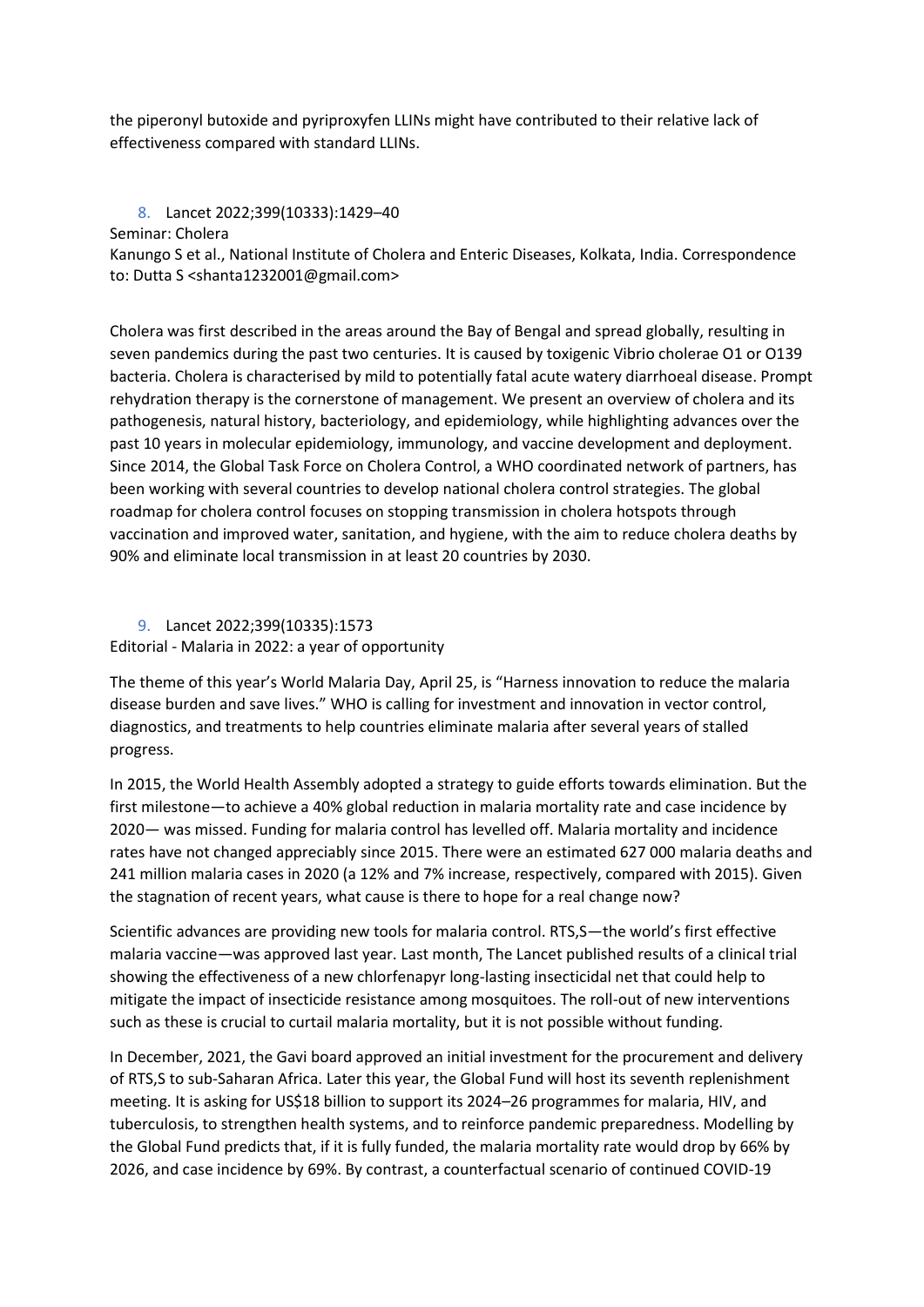disruption would see a rapid and severe resurgence of malaria deaths and cases, resulting in an additional 2 million deaths and 654 million cases that could have been avoided. The replenishment scenario makes ambitious assumptions about the scale-up of malaria treatment and bednet distribution, as well as roll-out of the RTS,S vaccine. But the model presents countries and donors with a stark choice.

The case for commitment to investment and global collaboration for malaria is clear.

The UN Sustainable Development Goal of ending malaria as a public health threat by 2030 is at stake, and, with it, the lives of hundreds of thousands of people each year.

### **Community Health**

<span id="page-9-0"></span>10. Health Policy and Planning, Vol 37 (4), April 2022: 483 - 491 Five-year retention of volunteer community health workers in rural Uganda: a population-based retrospective cohort

[Amy J Hobbs,](javascript:;) et al. Corresponding author. Department of Paediatrics, Cumming School of Medicine, University of Calgary, Canada. E-mail: [jlbrenne@ucalgary.ca](mailto:jlbrenne@ucalgary.ca)

Community health workers (CHWs) effectively improve maternal, newborn and child health (MNCH) outcomes in low-to-middle-income countries. However, CHW retention remains a challenge. This retrospective registry analysis evaluated medium-term retention of volunteer CHWs in two rural Ugandan districts, trained during a district-wide MNCH initiative. From 2012 to 2014, the Healthy Child Uganda partnership facilitated district-led CHW programme scale-up. CHW retention was tracked prospectively from the start of the intervention up to 2 years. Additional follow-up occurred at 5 years to confirm retention status. Database analysis assessed CHW demographic characteristics, retention rates and exit reasons 5 years post-intervention. A multivariable logistic regression model examined 5-year retention-associated characteristics. Of the original cohort of 2317 CHWs, 70% were female. The mean age was 38.8 years (standard deviation, SD: 10.0). Sixty months (5 years) after the start of the intervention, 84% of CHWs remained active. Of those exiting (n = 377), 63% reported a 'logistical' reason, such as relocation ( $n = 96$ ), new job ( $n = 51$ ) or death ( $n = 30$ ). Sex [male, female; odds ratio (OR) = 1.53; 95% confidence interval (CI):  $1 \cdot 20 - 1 \cdot 96$ ] and age group (<25 years, 30-59; OR = 0.40; 95% CI: 0.25–0.62) were significantly associated with 5-year retention in multivariable modelling. Education completion (secondary school, primary) was not significantly associated with retention in adjusted analyses. CHWs in this relatively large cohort, trained and supervised within a national CHW programme and district-wide MNCH initiative, were retained over the medium term. Importantly, high 5-year retention in this intervention counters findings from other studies suggesting low retention in government-led and volunteer CHW programmes. Encouragingly, findings from our study suggest that retention was high, not significantly associated with timing of external partner support and largely not attributed to the CHW role i.e. workload and programme factors. Our study showcases the potential for sustainable volunteer CHW programming at scale and can inform planners and policymakers considering programme design, including selection and replacement planning for CHW networks.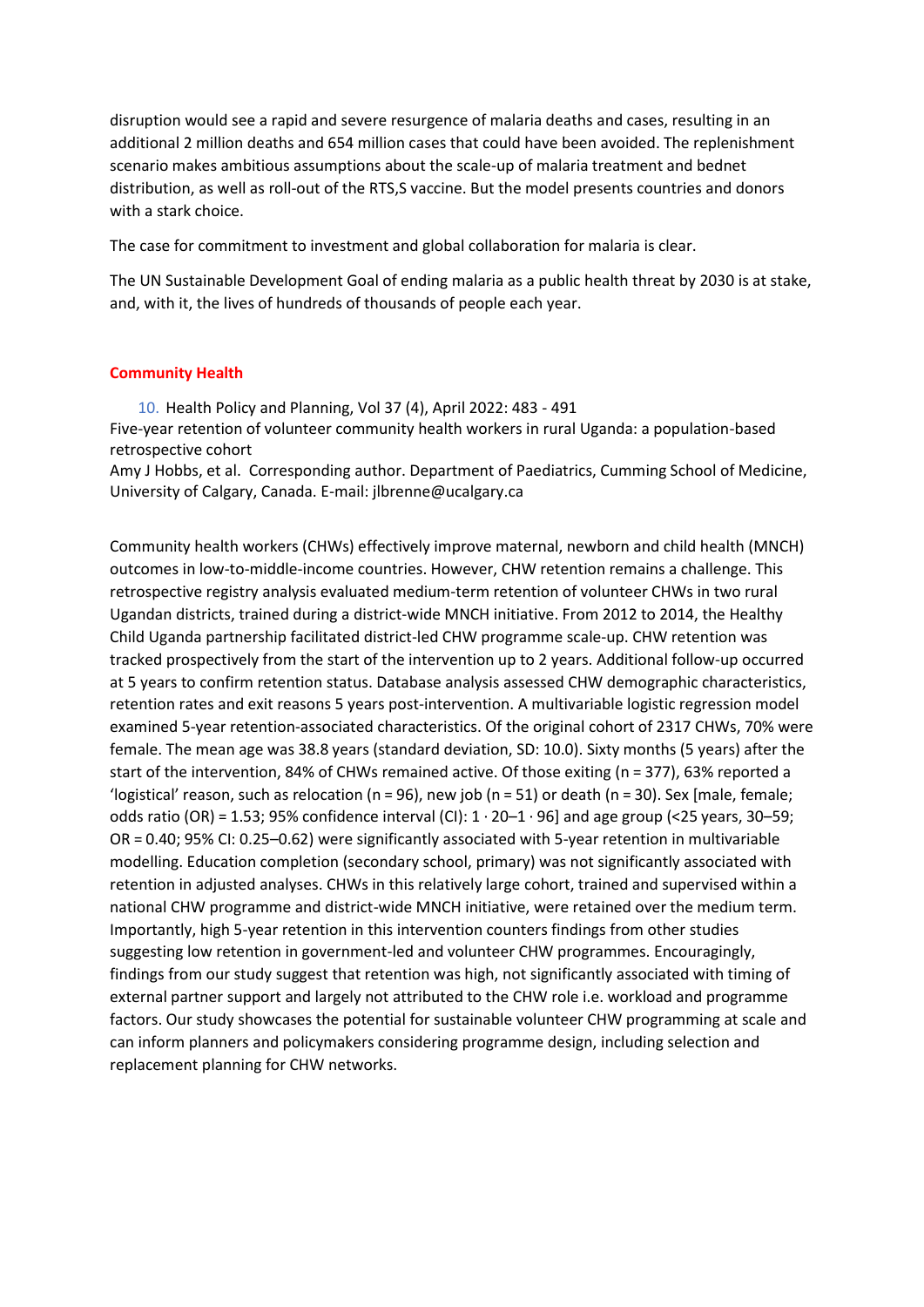# **COVID-19**

<span id="page-10-0"></span>11. BMJ 2022;376:e070650 Analysis It is not too late to achieve global covid-19 vaccine equity Gavin Yamey, et al., : G Yamey [gavin.yamey@duke.edu](mailto:gavin.yamey@duke.edu)

Gavin Yamey and colleagues say that a new, urgent push for global vaccine equity could help avert suffering and deaths, protect economies, and prevent new virus variants

During the covid-19 pandemic, we have seen the best of international collective action and its limits. Global scientific cooperation drove the development of safe, highly effective covid-19 vaccines in under one year. Yet we have also witnessed global vaccine inequity, in which low and middle income countries have "limited supply and limited vaccine brand options."

With the omicron wave dissipating, several well vaccinated high income nations with stockpiles of covid-19 vaccines are rushing to declare the pandemic over, reminding us of how things unfolded with tuberculosis, malaria, and HIV/AIDS in the past. But the pandemic is not over and 2.8 billion people remain completely unvaccinated. Now is the time to recommit to, and further invest in, equitable and effective country led vaccination campaigns.

In this paper, we briefly examine how global vaccine inequity arose, lay out a renewed case for urgently ramping up our commitment to vaccine equity, and propose principles to ensure no one is left behind in the quest to vaccinate the world.

This article by Gavin Yamey and colleagues (BMJ 2022;376:e070650; doi:10.1136/bmj-2022-070650) did not mention the World Health Organization's role in the South Africa mRNA vaccine hub. The online version has been corrected.

12. BMJ Global Health 2022;7:e007295. Original research

<span id="page-10-1"></span>An in-depth statistical analysis of the COVID-19 pandemic's initial spread in the WHO African region James A, Dalal J, Kousi T, et al

Correspondence to Dr Ananthu James; ananthu89jms@gmail.com

### Abstract

During the first wave of the COVID-19 pandemic, sub-Saharan African countries experienced comparatively lower rates of SARS-CoV-2 infections and related deaths than in other parts of the world, the reasons for which remain unclear. Yet, there was also considerable variation between countries. Here, we explored potential drivers of this variation among 46 of the 47 WHO African region Member States in a cross-sectional study. We described five indicators of early COVID-19 spread and severity for each country as of 29 November 2020: delay in detection of the first case, length of the early epidemic growth period, cumulative and peak attack rates and crude case fatality ratio (CFR). We tested the influence of 13 pre-pandemic and pandemic response predictor variables on the country-level variation in the spread and severity indicators using multivariate statistics and regression analysis. We found that wealthier African countries, with larger tourism industries and older populations, had higher peak (p<0.001) and cumulative (p<0.001) attack rates, and lower CFRs (p=0.021). More urbanised countries also had higher attack rates (p<0.001 for both indicators). Countries applying more stringent early control policies experienced greater delay in detection of the first case (p<0.001), but the initial propagation of the virus was slower in relatively wealthy, touristic African countries (p=0.023). Careful and early implementation of strict government policies were likely pivotal to delaying the initial phase of the pandemic, but did not have much impact on other indicators of spread and severity. An over-reliance on disruptive containment measures in more resource-limited contexts is neither effective nor sustainable. We thus urge decision-makers to prioritise the reduction of resource-based health disparities, and surveillance and response capacities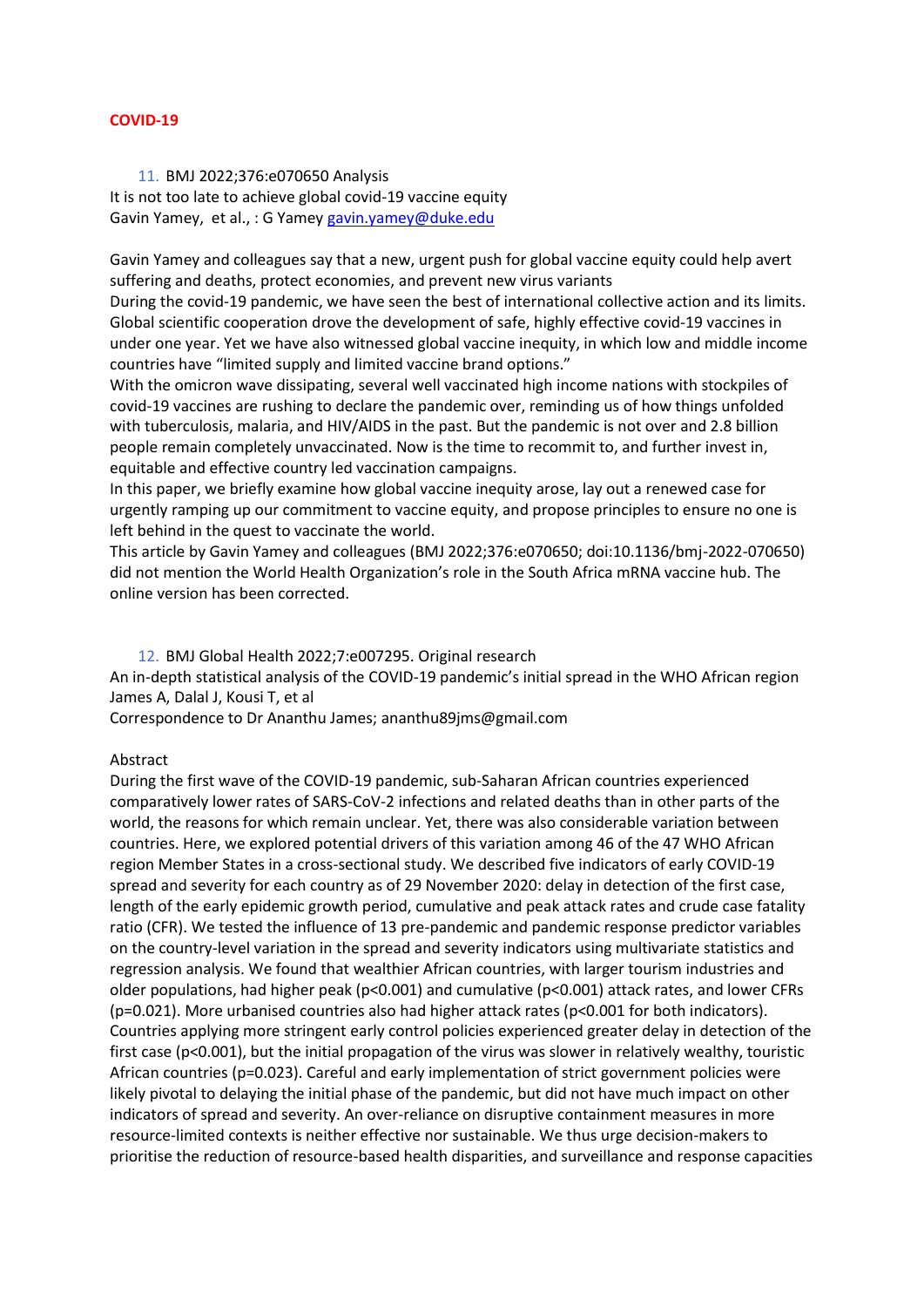in particular, to ensure global resilience against future threats to public health and economic stability.

<span id="page-11-0"></span>13. Lancet, Glob health 2022;10(1):E2-E3 : Comment: Fluvoxamine for outpatients with COVID-19: where do we stand? Berwanger, O. <otavioberwanger@gmail.com>

Advances in vaccine development have had a major effect on reducing the number of new symptomatic cases, hospitalisations, and deaths due to COVID-19, the viral disease caused by SARS-CoV-2, globally. Nevertheless, because of the unequal distribution and access to vaccines, a relevant proportion of individuals remain at risk for COVID-19, especially in low-income and middle-income countries. Therefore, the identification of beneficial interventions to prevent clinically relevant outcomes among patients with COVID-19 still represents a major medical need. This is particularly true for outpatients, who comprise the largest population of individuals infected with the SARS-CoV-2, and for whom few effective therapies exist.

Fluvoxamine is a selective serotonin reuptake inhibitor commonly indicated for the management of depression, obsessive-compulsive disorders, and other mental-health conditions. Owing to potential anti-inflammatory effects observed in initial experimental non-clinical studies, fluvoxamine has been proposed as a potential therapy for COVID-19. Accordingly, observational evidence has suggested favourable results of fluvoxamine with respect to symptom resolution and hospitalisations at 14 days.

In trial results published in 2020, 152 outpatients with mild COVID-19 were randomly assigned to receive 100 mg fluvoxamine three times daily or matching placebo for 15 days.5 The primary outcome was clinical deterioration, defined as shortness of breath or hospitalisation for shortness of breath or pneumonia, and oxygen saturation less than 92% on room air or need for supplemental oxygen to achieve oxygen saturation of 92% or greater. Within 15 days, none of the participants who received fluvoxamine and 8·3% of those who received placebo reached the primary endpoint (absolute risk difference 8·7%; 95% CI 1·8%–16·5%; p=0·009). Despite the promising results, limitations such as low statistical power and missing data for the primary outcome precluded definitive conclusions about the efficacy of fluvoxamine for the treatment of COVID-19.

In The Lancet Global Health, Gilmar Reis and colleagues report the results of TOGETHER, a randomised, adaptive, platform, placebo-controlled trial.6 A total of 1497 participants were randomly allocated to fluvoxamine, 100 mg twice daily, or matching placebo. All included participants had a positive test for SARS-CoV-2 and known risk factors for disease progression (including age ≥50 years, diabetes, hypertension, obesity, smoking, conditions associated with immunosuppression, unvaccinated status, or comorbidities such cancer, cardiovascular, pulmonary, and kidney disorders). Enrolment occurred in 11 cities in Brazil. The primary endpoint was a composite of COVID-19 emergency setting retention for greater than 6 h or hospitalisation (defined as either retention in a COVID-19 emergency setting or transfer to tertiary hospital) from COVID-19 up to 28 days. Using a Bayesian analytical approach, the authors found that the proportion of patients reaching the primary endpoint was lower for the fluvoxamine group compared with placebo (11% vs 16%; relative risk: 0·68; 95% Bayesian credible interval 0·52–0·88), with a probability of superiority of 99·8%.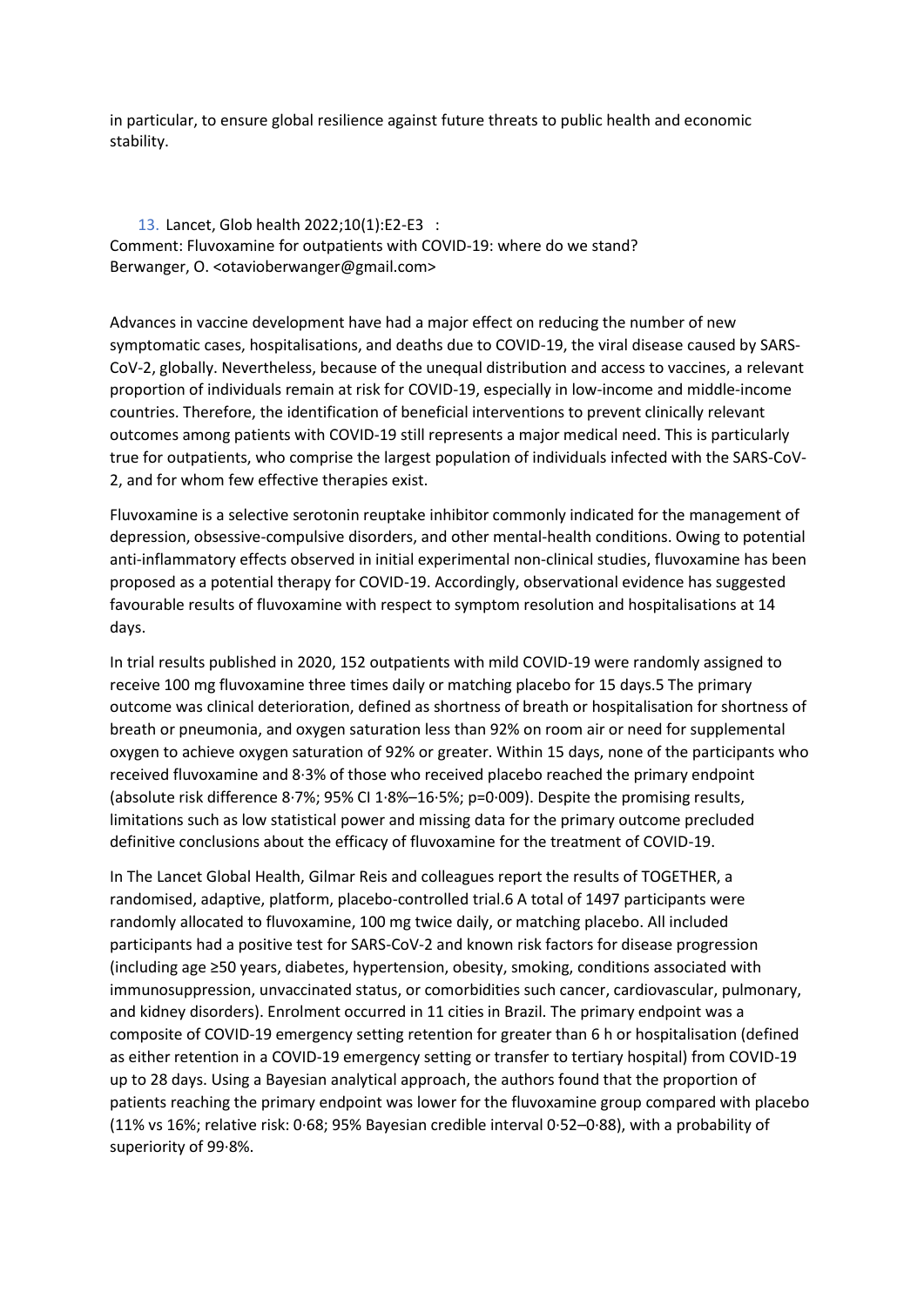The TOGETHER trial had low risk of bias. The allocation was concealed, participants, investigators, and caregivers were unaware of treatment assignments, and the main analyses followed the intention-to-treat principle. It should also be noted that TOGETHER constitutes the largest randomised trial completed to date aimed at testing the effect of fluvoxamine for outpatients with COVID-19. Conversely, the main study limitations are related to the lack of event adjudication and to the inconclusive effects on patient-important outcomes such as hospitalisation and mortality.

What are the lessons learned from the TOGETHER trial? From a research perspective, the TOGETHER trial reinforces the concept that it is possible to rapidly generate high-quality, randomised evidence even during a pandemic such as COVID-19. Undeniably, key factors for the success of this initiative rely on the scientific exchange between academic groups from Brazil and Canada and on the use of an adaptive, platform, randomised design. This research methodology allows simultaneous and efficient assessment of different potential therapies for COVID-19. From a clinical practice perspective, the results represent an important step in understanding the role of fluvoxamine for outpatients with COVID-19. In this sense, the study strongly suggests that fluvoxamine constitutes an effective, safe, inexpensive, and relatively well tolerated option for the management of ambulatory patients with COVID-19, which is particularly useful for (but not limited to) low-resource settings.

Despite the important findings from the TOGETHER trial, some questions related to the efficacy and safety of fluvoxamine for patients with COVID-19 remain open. The definitive answer regarding the effects of fluvoxamine on individual outcomes such as mortality and hospitalisations still need addressing. In addition, it remains to be established whether fluvoxamine has an additive effect to other therapies such as monoclonal antibodies7 and budesonide,8 and what is the optimal fluvoxamine therapeutic scheme. Finally, it is still unclear whether the results from the TOGETHER trial extend to other outpatient populations with COVID-19, including those without risk factors for disease progression, those who are fully vaccinated, and those infected with the delta variant or other variants.

<span id="page-12-0"></span>14. Health Policy and Planning, Vol 37 (4), April 2022: 505 – 513 Seroprevalence and risk factors of COVID-19 in healthcare workers from 11 African countries: a scoping review and appraisal of existing evidence [Sophie Alice Müller,](javascript:;) et al. Corresponding author. Centre for International Health Protection, Robert Koch Institute, Berlin. E-mail: [muellers@rki.de](mailto:muellers@rki.de)

A better understanding of serological data and risk factors for coronavirus disease 2019 (COVID-19) infection in healthcare workers (HCWs) is especially important in African countries where human resources and health services are more constrained. We reviewed and appraised the evidence of severe acute respiratory syndrome coronavirus 2 (SARS-CoV-2) seroprevalence and its risk factors in HCWs in Africa to inform response and preparedness strategies during the SARS-CoV-2 pandemic. We followed the Preferred Reporting Items for systematic reviews and Meta-Analyses extension for Scoping Reviews (PRISMA-ScR) guidelines in this scoping review. Databases including PubMed, Embase and preprint servers were searched accordingly from the start of the COVID-19 pandemic to 19 April 2021. Our search yielded 12 peer-reviewed and four pre-print articles comprising data on 9223 HCWs from 11 countries in Africa. Seroprevalence varied widely and ranged from 0% to 45.1%. Seropositivity was associated with older age, lower education, working as a nurse/non-clinical HCW or in gynaecology, emergency, outpatient or surgery departments. Asymptomatic rates were high and half of the studies recommended routine testing of HCWs. This scoping review found a varying but often high SARS-CoV-2 seroprevalence in HCWs in 11 African countries and identified certain risk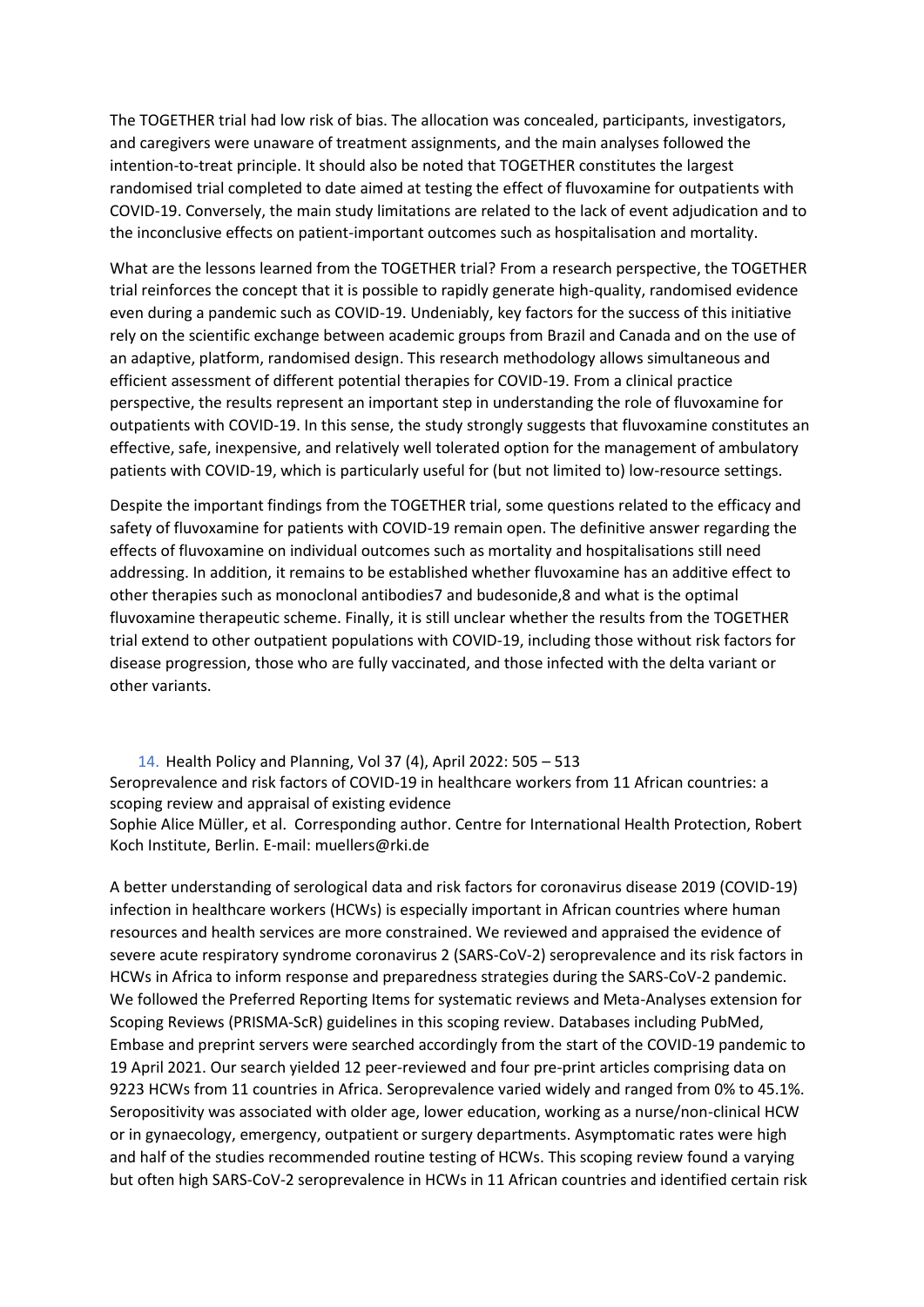factors. COVID-19 public health strategies for policy and planning should consider these risk factors and the potential for high seroprevalence among HCWs when prioritizing infection prevention and control measures and vaccine deployment.

### **Development Assistance for Health & North-South partnerships**

15. Health Policy and Planning, Vol 37 (4), April 2022: 523 – 534

<span id="page-13-0"></span>What makes working together work? A scoping review of the guidance on North–South research partnerships

[Shirine Voller,](javascript:;) et al. Corresponding author. Faculty of Public Health and Policy, London School of Hygiene & Tropical Medicine, UK. E-mail: [shirine.voller@lshtm.ac.uk](mailto:shirine.voller@lshtm.ac.uk)

At their best, research partnerships provide a mechanism to optimize each partner's strengths, make scientific discoveries and achieve development goals. Each partner stands to gain from the relationship and perceives it to be fair. However, partnerships between institutions in the global North and the global South have been beleaguered by structural inequalities and power imbalances, and Northern stakeholders have been criticized for perpetuating paternalistic or neo-colonial behaviours. As part of efforts to redress imbalances and achieve equity and mutual benefit, various principles, guidelines, frameworks and models for partnership have been developed. This scoping review maps the literature and summarizes key features of the guidelines for North–South research partnerships. The review was conducted between October 2020 and January 2021. Three academic journal databases and Google were searched, and additional resources were identified through a hand search of reference lists and expert recommendation. Twenty-two guidelines were identified published between 1994 and 2021 and originating predominantly in the fields of international development and global health. The themes addressed within the guidelines were aggregated using NVivo qualitative analysis software to code the content of each guideline. Topics featuring most prominently in the guidelines were: partner roles, responsibilities and ways of working; capacity strengthening; motivation and goals; resource contributions; agenda setting and study design; governance structures and institutional agreements; dissemination; respect for affected populations; data handling and ownership; funding and long-term commitments. The current study reinforces many of the themes from two recent scoping reviews specific to the field of global health, but gaps remain, which need to be addressed: Southern stakeholders continue to be under-represented in guideline development, and there is limited evidence of how guidelines are used in practice. Further exploration is needed of Southern stakeholder priorities and whether and how guidelines are operationalized.

### **Health systems, Health Systems Financing & Health Policy**

<span id="page-13-1"></span>16. Health Policy and Planning, Vol 37 (4), April 2022: 429–439

Who is paid in pay-for-performance? Inequalities in the distribution of financial bonuses amongst health centres in Zimbabwe

[Roxanne Kovacs,](javascript:;) et al. Corresponding author. Department of Global Health and Development, London School of Hygiene & Tropical Medicine, UK. E-mail: [Josephine.Borghi@lshtm.ac.uk](mailto:Josephine.Borghi@lshtm.ac.uk)

Although pay-for-performance (P4P) schemes have been implemented across low- and middleincome countries (LMICs), little is known about their distributional consequences. A key concern is that financial bonuses are primarily captured by providers who are already better able to perform (for example, those in wealthier areas), P4P could exacerbate existing inequalities within the health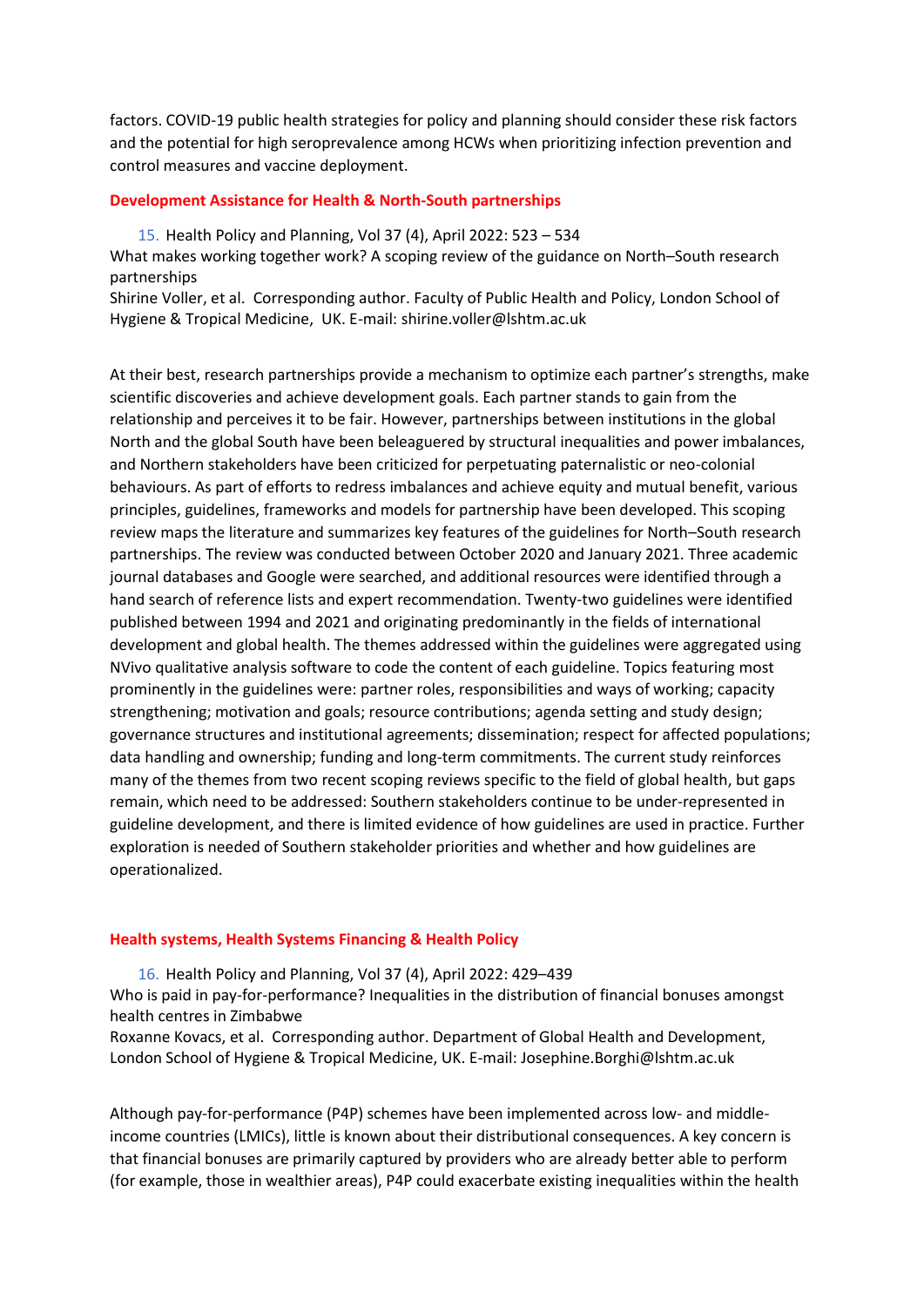system. We examine inequalities in the distribution of pay-outs in Zimbabwe's national P4P scheme (2014–2016) using quantitative data on bonus payments and facility characteristics and findings from a thematic policy review and 28 semi-structured interviews with stakeholders at all system levels. We found that in Zimbabwe, facilities with better baseline access to guidelines, more staff, higher consultation volumes and wealthier and less remote target populations earned significantly higher P4P bonuses throughout the programme. For instance, facilities that were 1 SD above the mean in terms of access to guidelines, earned 90 USD more per quarter than those that were 1 SD below the mean. Differences in bonus pay-outs for facilities that were 1 SD above and below the mean in terms of the number of staff and consultation volumes are even more pronounced at 348 USD and 445 USD per quarter. Similarly, facilities with villages in the poorest wealth quintile in their vicinity earned less than all others—and 752 USD less per quarter than those serving villages in the richest quintile. Qualitative data confirm these findings. Respondents identified facility baseline structural quality, leadership, catchment population size and remoteness as affecting performance in the scheme. Unequal distribution of P4P pay-outs was identified as having negative consequences on staff retention, absenteeism and motivation. Based on our findings and previous work, we provide some guidance to policymakers on how to design more equitable P4P schemes.

### **HIV**

<span id="page-14-0"></span>17. BMJ Global Health 2022;7:e007641. Original research Effects of a multimedia campaign on HIV self-testing and PrEP outcomes among young people in South Africa: a mixed-methods impact evaluation of 'MTV Shuga Down South' Birdthistle I, Mulwa S, Sarrassat S, et al

Correspondence to Dr Isolde Birdthistle; Isolde.Birdthistle@lshtm.ac.uk

### Abstract

Introduction Innovative HIV technologies can help to reduce HIV incidence, yet uptake of such tools is relatively low among young people. To create awareness and demand among adolescents and young adults, a new campaign of the pan-African MTV Shuga series ('Down South 2'; DS2), featured storylines and messages about HIV self-testing (HIVST) and pre-exposure prophylaxis (PrEP) through television, radio and accompanying multimedia activities in 2019–2020.

Methods We conducted a mixed-methods evaluation of the new MTV Shuga series among 15–24 years old in Eastern Cape, South Africa, in 2020. Quantitative and qualitative methods were used to investigate complementary evaluations questions, namely, whether and how the DS2 campaign works. A web-based survey, promoted via social media platforms of schools, universities and communities, assessed exposure to MTV Shuga and knowledge of HIV status; secondary outcomes included awareness and uptake of HIVST and PrEP. We used multivariable logistic regression to estimate associations between exposure to DS2 and each outcome, adjusting for sociodemographic factors, media assets and exposure to other media campaigns. An embedded qualitative evaluation explored mechanisms of DS2's impact through deductive and inductive thematic analysis of in-depth individual and group interviews.

Results Among 3431 online survey participants, 43% had engaged with MTV Shuga and 24% with DS2 specifically. Knowledge of HIV status was higher among those exposed to DS2 (71%) vs those who were not (39%; adjusted OR=2.26 (95% CI 1.78 to 2.87)). Exposure was also associated with increased awareness of HIVST (60% vs 28%; aOR=1.99 (1.61 to 2.47)) and use of HIVST (29% vs 10%; aOR=2.49 (1.95 to 3.19)). One-third of respondents were aware of PrEP, with higher proportions among those exposed versus non-exposed to DS2 (52% vs 27%; aOR=1.90 (1.53 to 2.35)). Qualitative insights identified mechanisms by which DS2 increased awareness, confidence and motivation to use HIVST and PrEP, but had less influence on service access.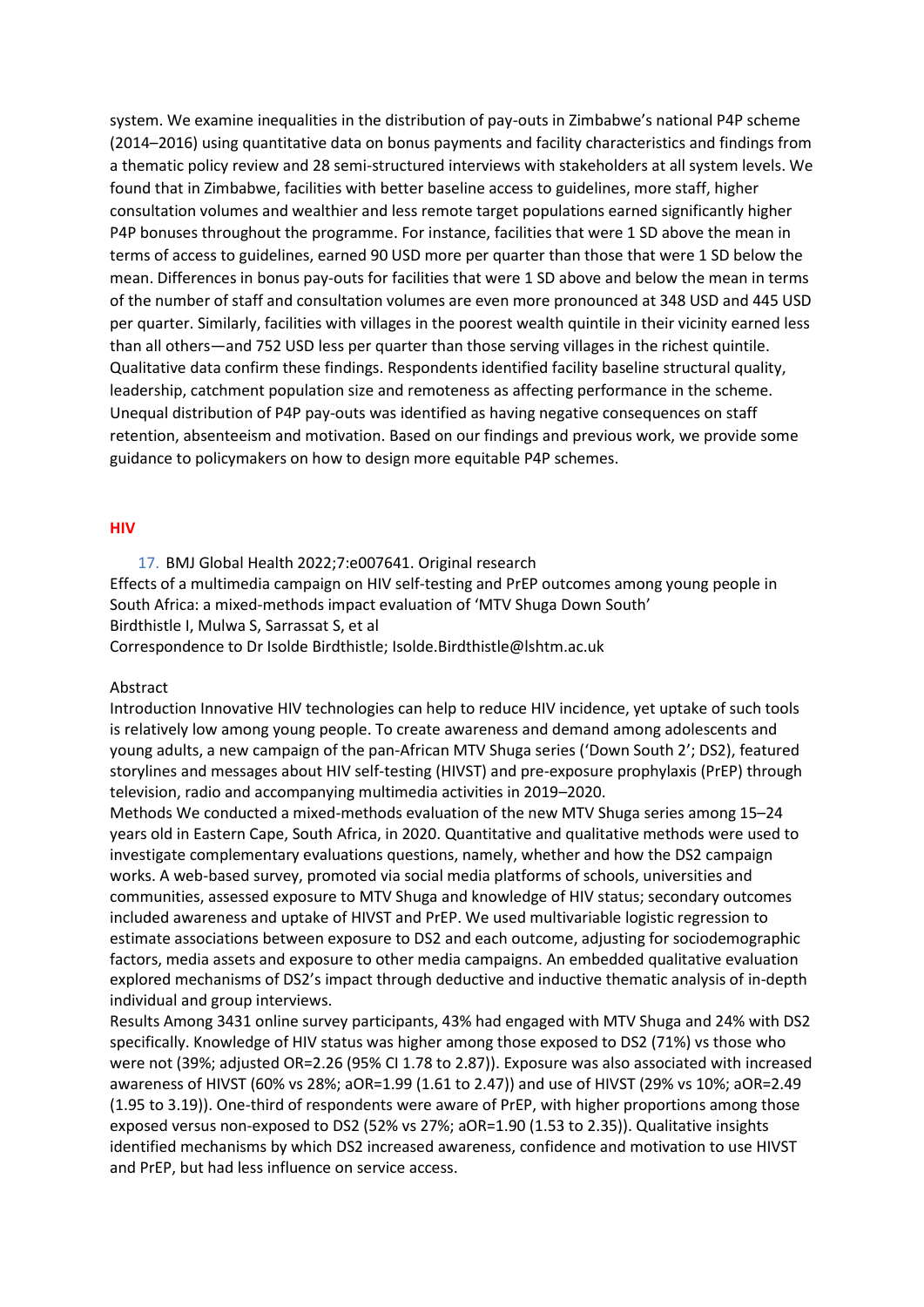Conclusions We found evidence consistent with a positive causal impact of the MTV Shuga DS2 campaign on HIV prevention outcomes among young people in a high-prevalence setting. As diverse testing and PrEP technologies become accessible, an immersive edutainment campaign can help to expand HIV prevention choices and close age and gender gaps in HIV testing and prevention goals.

# 18. Lancet 2022; 399(10337):1779-89

<span id="page-15-0"></span>Cabotegravir for the prevention of HIV-1 in women: results from HPTN 084, a phase 3, randomised clinical trial

Sinead Delany-Moretlwe S et al., Wits Reproductive Health and HIV Institute, University of the Witwatersrand, Johannesburg, South Africa <sdelany@wrhi.ac.za>

### Erratum in: Lancet 2022;399(10337):1778

Background: Oral pre-exposure prophylaxis has been introduced in more than 70 countries, including many in sub-Saharan Africa, but women experience considerable barriers to daily pill-taking, such as stigma, judgement, and the fear of violence. Safe and effective long-acting agents for HIV prevention are needed for women. We aimed to evaluate the safety and efficacy of injectable cabotegravir compared with daily oral tenofovir diphosphate plus emtricitabine (TDF-FTC) for HIV prevention in HIV-uninfected women.

Methods: HPTN 084 was a phase 3, randomised, double-blind, double-dummy, active-controlled, superiority trial in 20 clinical research sites in seven countries in sub-Saharan Africa. Participants were eligible for enrolment if they were assigned female sex at birth, were aged 18-45 years, reported at least two episodes of vaginal intercourse in the previous 30 days, were at risk of HIV infection based on an HIV risk score, and agreed to use a long-acting reversible contraceptive method. Participants were randomly assigned (1:1) to either active cabotegravir with TDF-FTC placebo (cabotegravir group) or active TDF-FTC with cabotegravir placebo (TDF-FTC group). Study staff and participants were masked to study group allocation, with the exception of the site pharmacist who was responsible for study product preparation. Participants were prescribed 5 weeks of daily oral product followed by intramuscular injections every 8 weeks after an initial 4-week interval load, alongside daily oral pills. Participants who discontinued injections were offered openlabel daily TDF-FTC for 48 weeks. The primary endpoints of the study were incident HIV infection in the intention-to-treat population, and clinical and laboratory events that were grade 2 or higher in all women who had received at least one dose of study product. This study is registered with ClinicalTrials.gov, NCT03164564.

Findings: From Nov 27, 2017, to Nov 4, 2020, we enrolled 3224 participants (1614 in the cabotegravir group and 1610 in the TDF-FTC group). Median age was 25 years (IQR 22-30); 1755 (54·7%) of 3209 had two or more partners in the preceding month. 40 incident infections were observed over 3898 person-years (HIV incidence 1·0% [95% CI 0·73-1·40]); four in the cabotegravir group (HIV incidence 0·2 cases per 100 person-years [0·06-0·52]) and 36 in the TDF-FTC group (1·85 cases per 100 personyears [1·3-2·57]; hazard ratio 0·12 [0·05-0·31]; p<0·0001; risk difference -1·6% [-1·0% to -2·3%]. In a random subset of 405 TDF-FTC participants, 812 (42·1%) of 1929 plasma samples had tenofovir concentrations consistent with daily use. Injection coverage was 93% of the total number of personyears. Adverse event rates were similar across both groups, apart from injection site reactions, which were more frequent in the cabotegravir group than in the TDF-FTC group (577 [38·0%] of 1519 vs 162 [10·7%] of 1516]) but did not result in injection discontinuation. Confirmed pregnancy incidence was 1·3 per 100 person-years (0·9-1·7); no congenital birth anomalies were reported.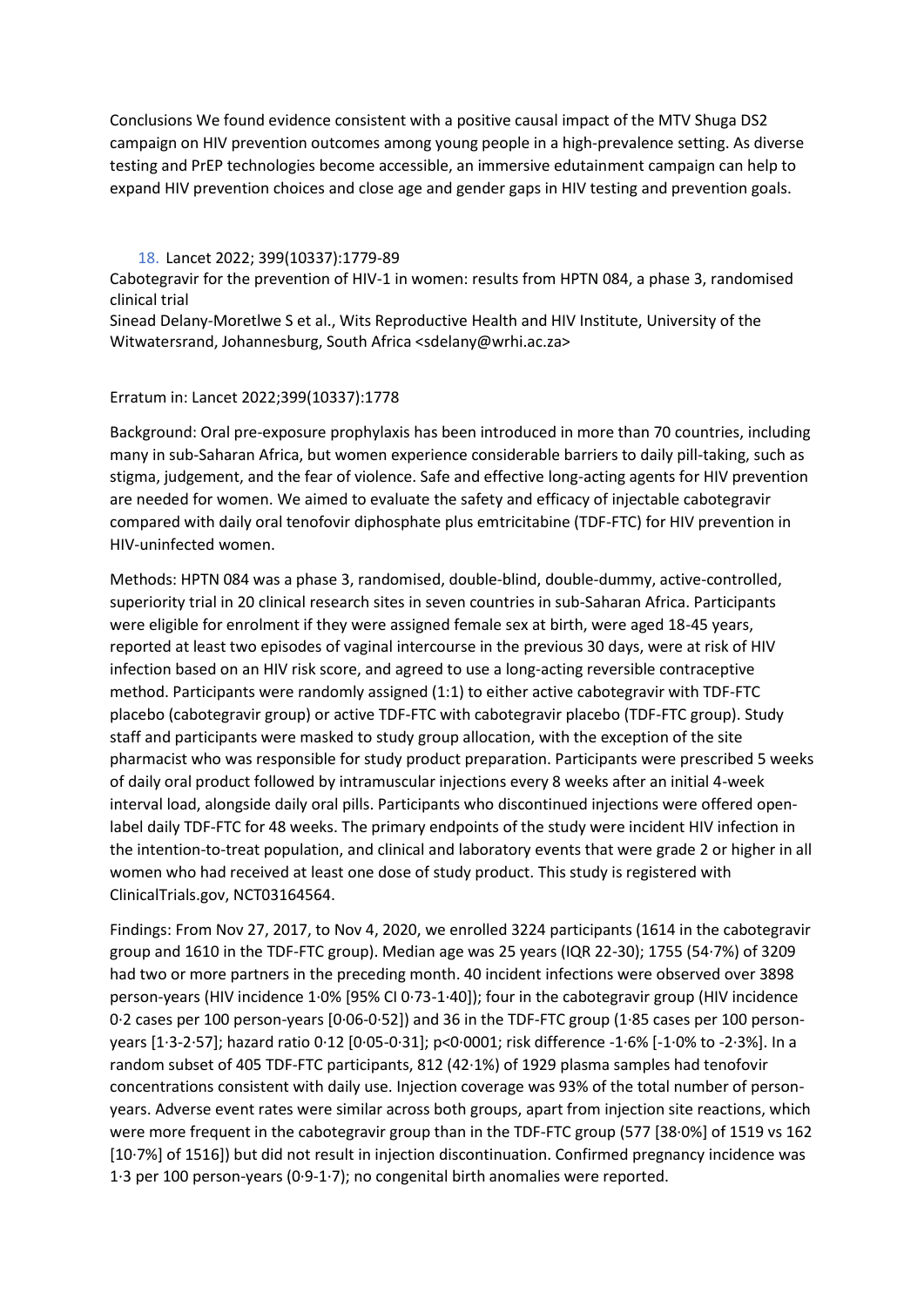Interpretation: Although both products for HIV prevention were generally safe, well tolerated, and effective, cabotegravir was superior to TDF-FTC in preventing HIV infection in women.

# 19. TMIH 2022;27(5):479-93

<span id="page-16-0"></span>Systematic review: Development of a person-centered care framework within the context of HIV treatment settings in sub-Saharan Africa Duffy M et al., International Division, John Snow, Inc., Boston, Massachusetts, USA

Objectives: Person-centred care (PCC) meets the needs of individuals by increasing convenience, providing supportive and culturally appropriate services to diverse populations, and engaging families, communities, and stakeholders in planning and provision of care. While the evidence demonstrates that PCC approaches can lead to clinical improvements across the HIV care continuum, it is not yet well defined in the context of HIV service delivery.

Methods: A systematic review was conducted to define PCC practices for HIV treatment services in health facilities in sub-Saharan Africa. Data synthesis led to the development of a PCC framework including domain and sub-domain development. The study team used the Effective Public Health Project Practice tool for quantitative studies to assess the quality of the included studies.

Results: Thirty-one studies from 12 countries met the inclusion criteria, including 56,586 study participants (females 42%-100% and males 0%-58%), resulting in three major domains and 11 subdomains. These include staffing (sub-domains of composition, availability, and competency); service delivery standards (sub-domains of client feedback mechanisms; service efficiency and integration; convenience and access; and digital health worker support tools); and direct client support services (sub-domains of psychosocial services, logistics support, client-agency, and digital client support tools). Twenty-five of the person-centred interventions within these domains resulted in improvements in linkage to care, treatment retention, and/or viral suppression.

Conclusions: The PCC framework can help to provide a more consistent classification of HIV treatment interventions and will support improved assessment of these interventions to ensure that people receive personalised care.

# 20. TMIH 2022;27(5):537-43

<span id="page-16-1"></span>Testing modality associated with fast-track ART initiation in Botswana Lavoie MCC et al., Center for International Health, Education, and Biosecurity (Ciheb), Institute of Human Virology (IHV), University of Maryland Baltimore School of Medicine, Baltimore, Maryland, USA

Objectives: The aim of this study was to identify community testing modalities associated with fasttrack ART initiation in Botswana.

Methods: We conducted a retrospective cohort study that included all Botswana citizens 15 years or older who were newly identified as HIV-positive from 1 May 2017 to 31 January 2019, in Mahalapye and Southern districts. We used Poisson regression with robust error variance and generalised linear mixed models to control for cluster effects to model risk of ART initiation within 7 and 30 days of HIV diagnosis, testing modality factors.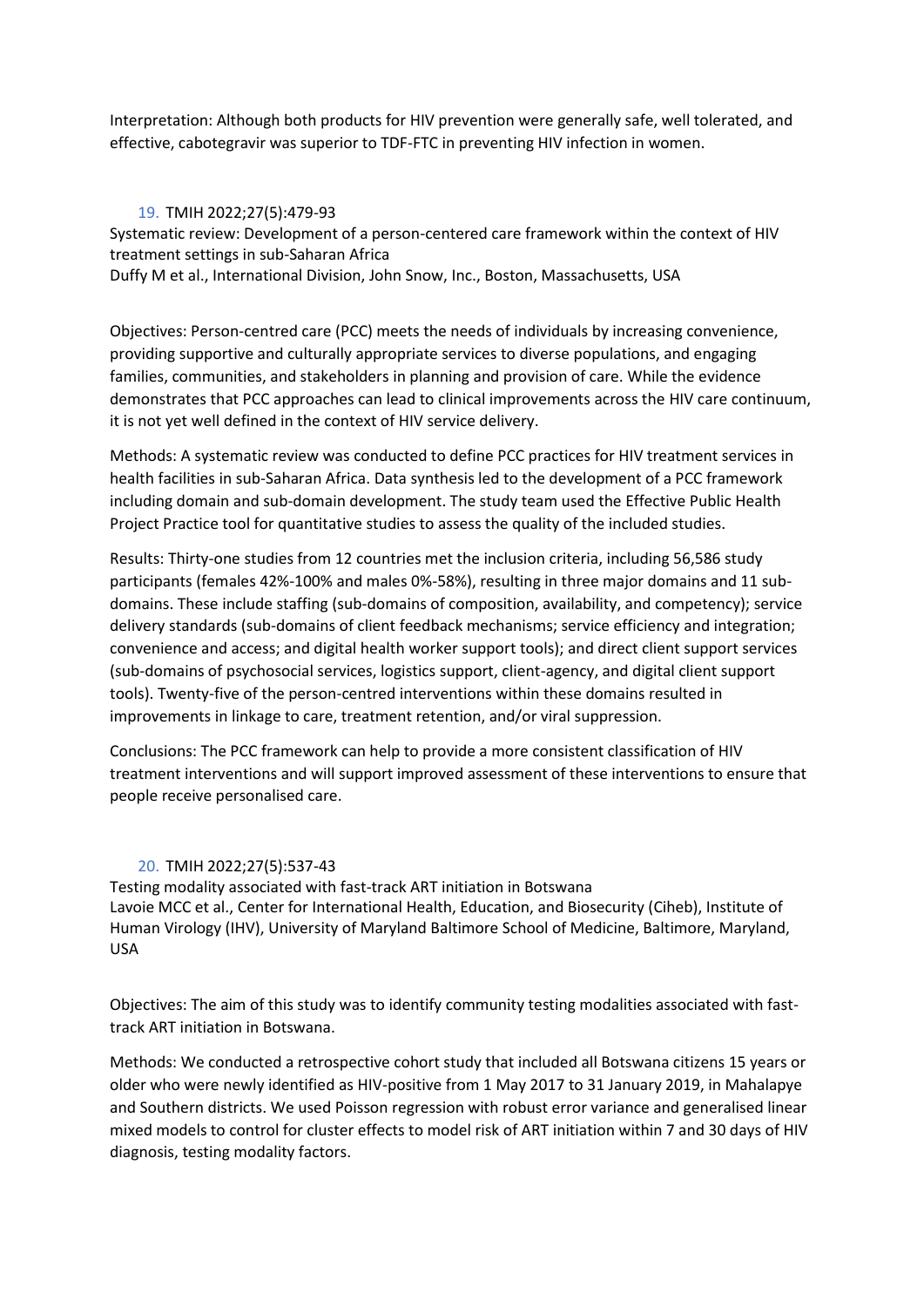Results: A total of 1436 individuals were newly identified HIV-positive, with men accounting for 60% across all testing modalities. 22% of all HIV-positive individuals were initiated on ART within 7 days. Clients diagnosed through index testing were more likely to be started on ART within 7 days (adjusted risk ratio [aRR] = 1.38, 95% CI 1.37-1.38) and 30 days (aRR = 1.17, 95% CI 1.09-1.26) than those diagnosed through mobile/outreach testing.

Conclusions: Community HIV testing can complement facility-based testing by reaching individuals who may be less likely to seek HIV services at a facility, such as men. Monitoring ART initiation by testing modalities is critical to identify the optimal ones and to guide continuous programme improvement.

# **Mental Health**

21. BMJ Global Health 2022;7:e007409. Original research

<span id="page-17-0"></span>The economic burden of dementia in low- and middle-income countries (LMICs): a systematic review Mattap SM, Mohan D, McGrattan AM, et al

Correspondence to Dr Devi Mohan; devi.mohan@monash.edu

# Abstract

Introduction More than two-thirds of people with dementia live in low- and middle-income countries (LMICs), resulting in a significant economic burden in these settings. In this systematic review, we consolidate the existing evidence on the cost of dementia in LMICs.

Methods Six databases were searched for original research reporting on the costs associated with allcause dementia or its subtypes in LMICs. The national-level dementia costs inflated to 2019 were expressed as percentages of each country's gross domestic product (GDP) and summarised as the total mean percentage of GDP. The risk of bias of studies was assessed using the Larg and Moss method.

Results We identified 14 095 articles, of which 24 studies met the eligibility criteria. Most studies had a low risk of bias. Of the 138 LMICs, data were available from 122 countries. The total annual absolute per capita cost ranged from US\$590.78 for mild dementia to US\$25 510.66 for severe dementia. Costs increased with the severity of dementia and the number of comorbidities. The estimated annual total national costs of dementia ranged from US\$1.04 million in Vanuatu to US\$195 billion in China. The average total national expenditure on dementia estimated as a proportion of GDP in LMICs was 0.45%. Indirect costs, on average, accounted for 58% of the total cost of dementia, while direct costs contributed 42%. Lack of nationally representative samples, variation in cost components, and quantification of indirect cost were the major methodological challenges identified in the existing studies.

Conclusion The estimated costs of dementia in LMICs are lower than in high-income countries. Indirect costs contribute the most to the LMIC cost. Early detection of dementia and management of comorbidities is essential for reducing costs. The current costs are likely to be an underestimation due to limited dementia costing studies conducted in LMICs, especially in countries defined as lowincome.

<span id="page-17-1"></span>22. Health Policy and Planning, Vol 37 (4), April 2022: 492 - 504

Profile of the current psychiatrist workforce in South Africa: establishing a baseline for human resource planning and strategy

[Bernard Janse van Rensburg,](javascript:;) et al. Corresponding author. Department of Psychiatry, University of Pretoria and College of Psychiatrists (Colleges of Medicine of South Africa), South Africa. Email: [carla\\_kotze@yahoo.com](mailto:carla_kotze@yahoo.com)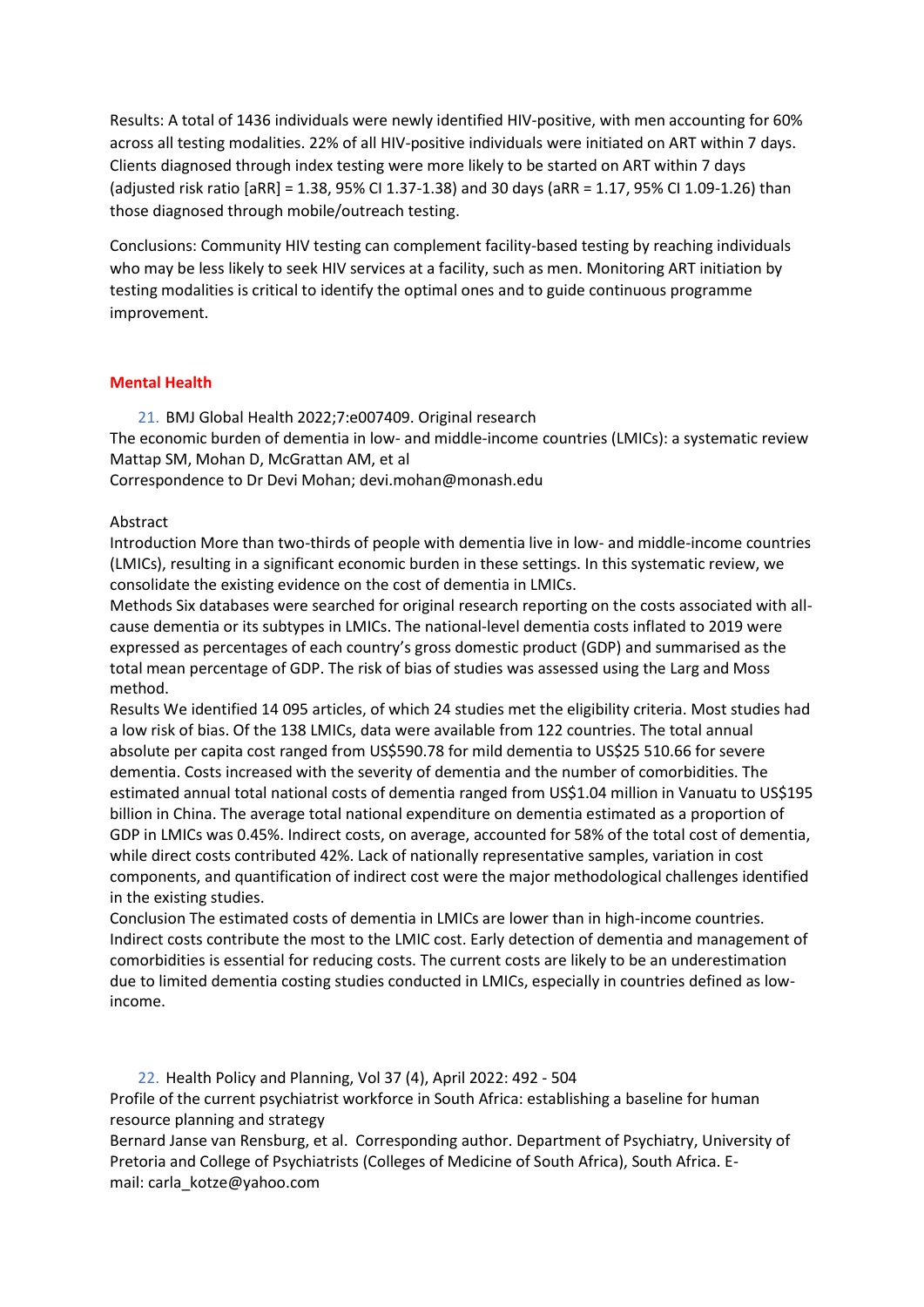The World Health Organization Global Health Observatory Data Repository reports South Africa with 1.52 psychiatrists per 100 000 of the population among other countries in Africa with 0.01 psychiatrists per 100 000 (Chad, Burundi and Niger) to more than 30 per 100 000 for some countries in Europe. The overall situation, while being cognizant that mental health care is not only provided by specialist psychiatrists and that the current treatment gap may have to be addressed by strategies such as appropriate task sharing, suggests that there are actually too few psychiatrists to meet the country's mental health care needs. To address the need to develop a strategy to increase the local specialist training and examination capacity, a situational review of currently practicing psychiatrists was undertaken by the [BLINDED] and the [BLINDED] using the South African Society of Psychiatrists membership database. The number, distribution and attributes of practicing psychiatrists were compared with international figures on the ratio of psychiatrists per 100 000 population. In April 2019, there were 850 qualified psychiatrists actively practicing in the country and based on the national population figure of 55.6 million people (2016 Census), the psychiatrists per 100 000 ratio was 1.53. This indicates no improvement between 2016 to 2019. From the South African Society of Psychiatrists database, we determined that about 80% of psychiatrists are working in the private sector—a much higher proportion than is usually quoted. As the vast majority of psychiatrists are practicing in urban areas in two provinces, Gauteng (n = 350) and Western Cape (n = 292), the ratio of psychiatrists per 100 000 in these areas is relatively higher at 2.6 and 5.0, respectively, whereas rural areas in South Africa are largely without specialist mental health expertise at a rate of 0.03 per 100 000 population. This investigation provides a discipline-specific situational review of the attributes and distribution of the current workforce of specialists in the country.

# 23. Lancet Psychiatry 2022;9(1):59-71

# <span id="page-18-0"></span>Clinical Trial

Efficacy and cost-effectiveness of task-shared care for people with severe mental disorders in Ethiopia (TaSCS): a single-blind, randomised, controlled, phase 3 non-inferiority trial Hanlon C et al., Centre for Global Mental Health, Health Service and Population Research Department, Institute of Psychiatry, Psychology and Neuroscience, King's College London, London, UK; Department of Psychiatry, World Health Organization Collaborating Centre for Mental Health Research and Capacity-Building, School of Medicine, College of Health Sciences, Addis Ababa University, Addis Ababa, Ethiopia; Centre for Innovative Drug Development and Therapeutic Trials for Africa, College of Health Sciences, Addis Ababa University, Addis Ababa, Ethiopia [<charlotte.hanlon@kcl.ac.uk>](mailto:charlotte.hanlon@kcl.ac.uk)

Background: There have been no trials of task-shared care (TSC) using WHO's mental health Gap Action Programme for people with severe mental disorders (psychosis or affective disorder) in lowincome or middle-income countries. We aimed to evaluate the efficacy and cost-effectiveness of TSC compared with enhanced specialist mental health care in rural Ethiopia.

Methods: In this single-blind, phase 3, randomised, controlled, non-inferiority trial, participants had a confirmed diagnosis of a severe mental disorder, recruited from either the community or a local outpatient psychiatric clinic. The intervention was TSC, delivered by supervised, non-physician primary health care workers trained in the mental health Gap Action Programme and working with community health workers. The active comparison group was outpatient psychiatric nurse care augmented with community lay workers (PSY). Our primary endpoint was whether TSC would be non-inferior to PSY at 12 months for the primary outcome of clinical symptom severity using the Brief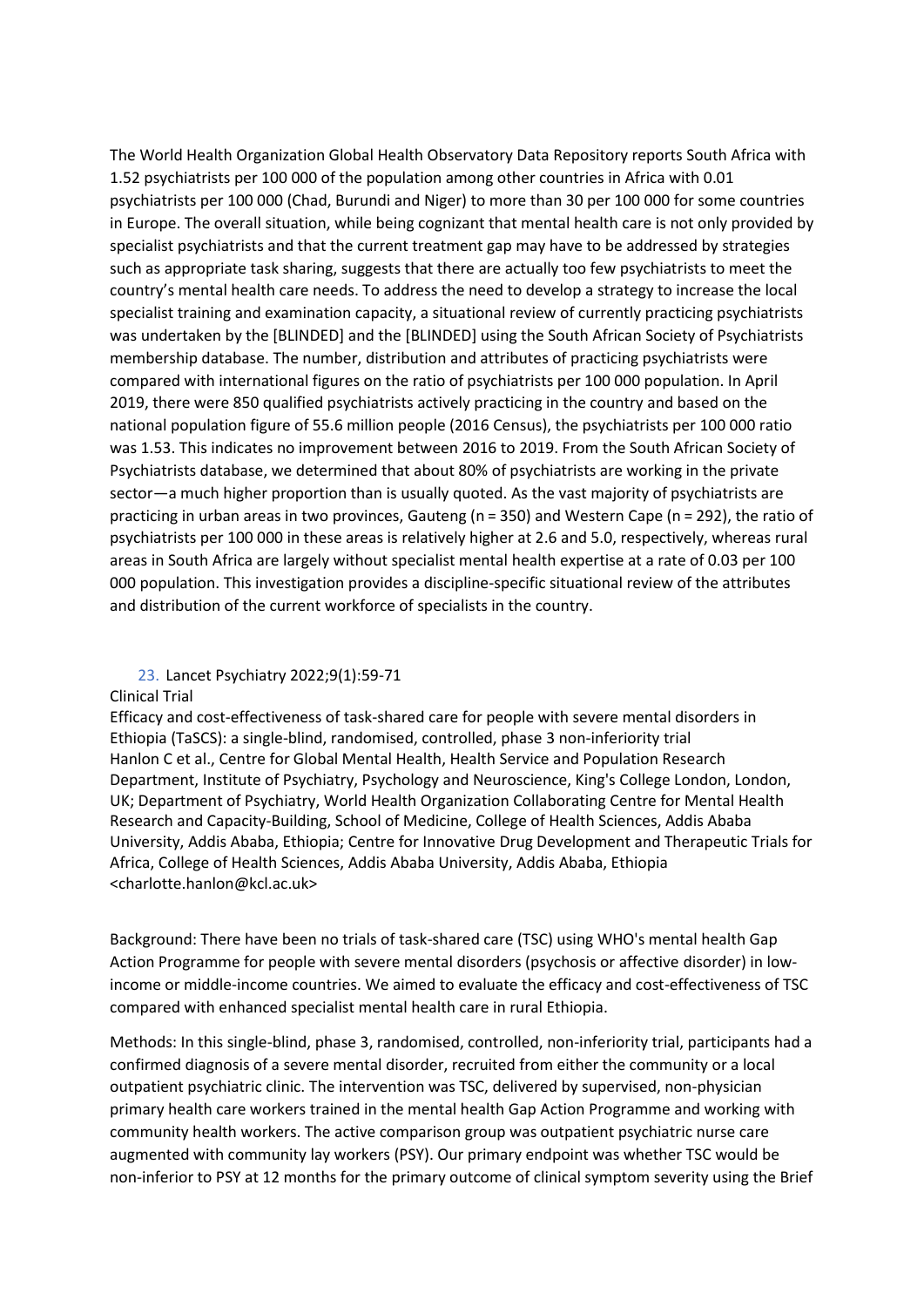Psychiatric Rating Scale, Expanded version (BPRS-E; non-inferiority margin of 6 points). Randomisation was stratified by health facility using random permuted blocks. Independent clinicians allocated groups using sealed envelopes with concealment and outcome assessors and investigators were masked. We analysed the primary outcome in the modified intention-to-treat group and safety in the per-protocol group. This trial is registered with ClinicalTrials.gov, number NCT02308956.

Findings: We recruited participants between March 13, 2015 and May 21, 2016. We randomly assigned 329 participants (111 female and 218 male) who were aged 25-72 years and were predominantly of Gurage (198 [60%]), Silte (58 [18%]), and Mareko (53 [16%]) ethnicity. Five participants were found to be ineligible after randomisation, giving a modified intention-to-treat sample of 324. Of these, 12-month assessments were completed in 155 (98%) of 158 in the TSC group and in 158 (95%) of 166 in the PSY group. For the primary outcome, there was no evidence of inferiority of TSC compared with PSY. The mean BPRS-E score was 27·7 (SD 4·7) for TSC and 27·8 (SD 4·6) for PSY, with an adjusted mean difference of 0·06 (90% CI -0·80 to 0·89). Per-protocol analyses (n=291) were similar. There were 47 serious adverse events (18 in the TSC group, 29 in the PSY group), affecting 28 participants. These included 17 episodes of perpetrated violence and seven episodes of violent victimisation leading to injury, ten suicide attempts, six hospital admissions for physical health conditions, four psychiatric admissions, and three deaths (one in the TSC group, two in the PSY group). The incremental cost-effectiveness ratio for TSC indicated lower cost of - US\$299·82 (95% CI -454·95 to -144·69) per unit increase in BPRS-E scores from a health care sector perspective at 12 months.

Interpretation: WHO's mental health Gap Action Programme for people with severe mental disorders is as cost-effective as existing specialist models of care and can be implemented effectively and safely by supervised non-specialists in resource-poor settings.

# <span id="page-19-0"></span>24. Lancet Psychiatry 2022;9(2):137-150

Global, regional, and national burden of 12 mental disorders in 204 countries and territories, 1990- 2019: a systematic analysis for the Global Burden of Disease Study 2019 GBD 2019 Mental Disorders Collaborators

Background: The mental disorders included in the Global Burden of Diseases, Injuries, and Risk Factors Study (GBD) 2019 were depressive disorders, anxiety disorders, bipolar disorder, schizophrenia, autism spectrum disorders, conduct disorder, attention-deficit hyperactivity disorder, eating disorders, idiopathic developmental intellectual disability, and a residual category of other mental disorders. We aimed to measure the global, regional, and national prevalence, disabilityadjusted life-years (DALYS), years lived with disability (YLDs), and years of life lost (YLLs) for mental disorders from 1990 to 2019.

Methods: In this study, we assessed prevalence and burden estimates from GBD 2019 for 12 mental disorders, males and females, 23 age groups, 204 countries and territories, between 1990 and 2019. DALYs were estimated as the sum of YLDs and YLLs to premature mortality. We systematically reviewed PsycINFO, Embase, PubMed, and the Global Health Data Exchange to obtain data on prevalence, incidence, remission, duration, severity, and excess mortality for each mental disorder. These data informed a Bayesian meta-regression analysis to estimate prevalence by disorder, age, sex, year, and location. Prevalence was multiplied by corresponding disability weights to estimate YLDs. Cause-specific deaths were compiled from mortality surveillance databases. The Cause of Death Ensemble modelling strategy was used to estimate death rate by age, sex, year, and location.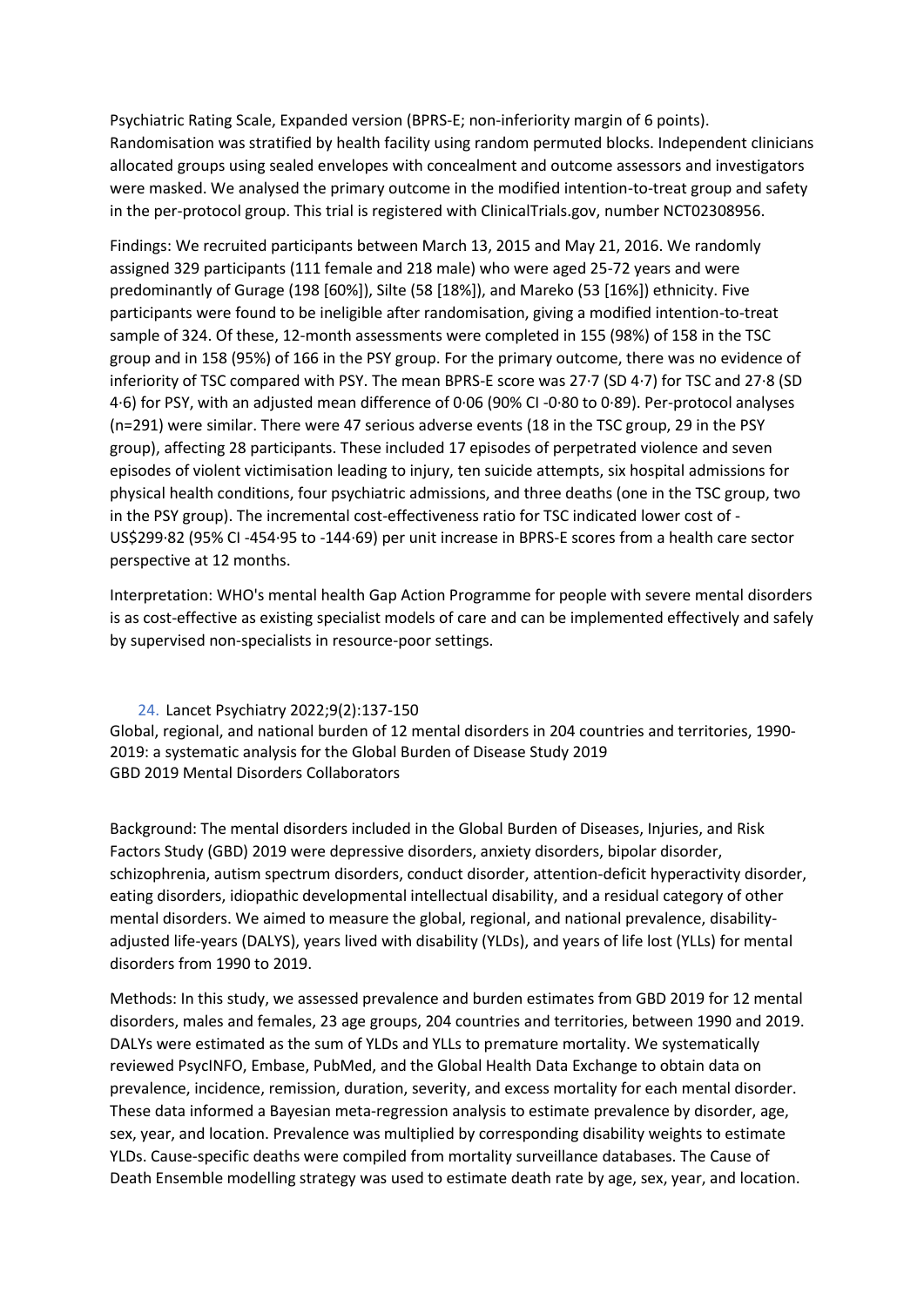The death rates were multiplied by the years of life expected to be remaining at death based on a normative life expectancy to estimate YLLs. Deaths and YLLs could be calculated only for anorexia nervosa and bulimia nervosa, since these were the only mental disorders identified as underlying causes of death in GBD 2019.

Findings: Between 1990 and 2019, the global number of DALYs due to mental disorders increased from 80·8 million (95% uncertainty interval [UI] 59·5-105·9) to 125·3 million (93·0-163·2), and the proportion of global DALYs attributed to mental disorders increased from 3·1% (95% UI 2·4-3·9) to 4·9% (3·9-6·1). Age-standardised DALY rates remained largely consistent between 1990 (1581·2 DALYs [1170·9-2061·4] per 100 000 people) and 2019 (1566·2 DALYs [1160·1-2042·8] per 100 000 people). YLDs contributed to most of the mental disorder burden, with 125·3 million YLDs (95% UI 93·0-163·2; 14·6% [12·2-16·8] of global YLDs) in 2019 attributable to mental disorders. Eating disorders accounted for 17 361·5 YLLs (95% UI 15 518·5-21 459·8). Globally, the age-standardised DALY rate for mental disorders was 1426·5 (95% UI 1056·4-1869·5) per 100 000 population among males and 1703·3 (1261·5-2237·8) per 100 000 population among females. Age-standardised DALY rates were highest in Australasia, Tropical Latin America, and high-income North America.

Interpretation: GBD 2019 showed that mental disorders remained among the top ten leading causes of burden worldwide, with no evidence of global reduction in the burden since 1990. The estimated YLLs for mental disorders were extremely low and do not reflect premature mortality in individuals with mental disorders. Research to establish causal pathways between mental disorders and other fatal health outcomes is recommended so that this may be addressed within the GBD study. To reduce the burden of mental disorders, coordinated delivery of effective prevention and treatment programmes by governments and the global health community is imperative.

<span id="page-20-0"></span>25. Lancet Public Health 2022;7(2):e105-e125 Estimation of the global prevalence of dementia in 2019 and forecasted prevalence in 2050: an analysis for the Global Burden of Disease Study 2019 GBD 2019 Dementia Forecasting Collaborators

Background: Given the projected trends in population ageing and population growth, the number of people with dementia is expected to increase. In addition, strong evidence has emerged supporting the importance of potentially modifiable risk factors for dementia. Characterising the distribution and magnitude of anticipated growth is crucial for public health planning and resource prioritisation. This study aimed to improve on previous forecasts of dementia prevalence by producing countrylevel estimates and incorporating information on selected risk factors.

Methods: We forecasted the prevalence of dementia attributable to the three dementia risk factors included in the Global Burden of Diseases, Injuries, and Risk Factors Study (GBD) 2019 (high bodymass index, high fasting plasma glucose, and smoking) from 2019 to 2050, using relative risks and forecasted risk factor prevalence to predict GBD risk-attributable prevalence in 2050 globally and by world region and country. Using linear regression models with education included as an additional predictor, we then forecasted the prevalence of dementia not attributable to GBD risks. To assess the relative contribution of future trends in GBD risk factors, education, population growth, and population ageing, we did a decomposition analysis.

Findings: We estimated that the number of people with dementia would increase from 57·4 (95% uncertainty interval 50·4-65·1) million cases globally in 2019 to 152·8 (130·8-175·9) million cases in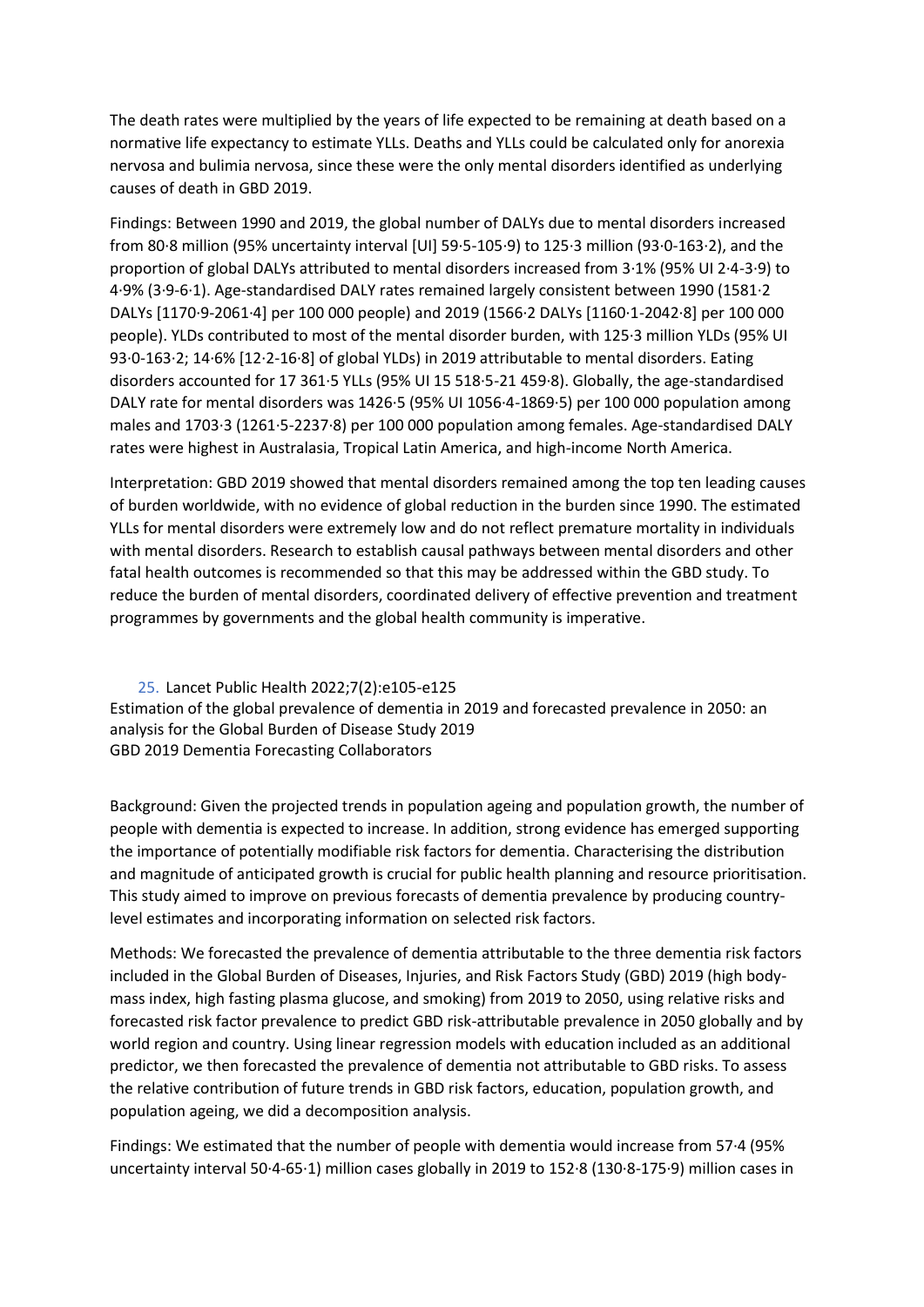2050. Despite large increases in the projected number of people living with dementia, agestandardised both-sex prevalence remained stable between 2019 and 2050 (global percentage change of 0·1% [-7·5 to 10·8]). We estimated that there were more women with dementia than men with dementia globally in 2019 (female-to-male ratio of 1·69 [1·64-1·73]), and we expect this pattern to continue to 2050 (female-to-male ratio of 1·67 [1·52-1·85]). There was geographical heterogeneity in the projected increases across countries and regions, with the smallest percentage changes in the number of projected dementia cases in high-income Asia Pacific (53% [41-67]) and western Europe (74% [58-90]), and the largest in north Africa and the Middle East (367% [329-403]) and eastern sub-Saharan Africa (357% [323-395]). Projected increases in cases could largely be attributed to population growth and population ageing, although their relative importance varied by world region, with population growth contributing most to the increases in sub-Saharan Africa and population ageing contributing most to the increases in east Asia.

Interpretation: Growth in the number of individuals living with dementia underscores the need for public health planning efforts and policy to address the needs of this group. Country-level estimates can be used to inform national planning efforts and decisions. Multifaceted approaches, including scaling up interventions to address modifiable risk factors and investing in research on biological mechanisms, will be key in addressing the expected increases in the number of individuals affected by dementia.

### 26. Lancet Glob Health 2022;10(4):e457-e458

<span id="page-21-0"></span>Comment: Addressing the complex needs of people with severe mental health disorders in lowresource settings

Gureje O et al. WHO Collaborating Centre for Research and Training in Mental Health, Neuroscience and Substance Abuse, Department of Psychiatry, University of Ibadan, 200132 Ibadan, Nigeria <ogureje@com.ui.edu.ng>

Schizophrenia is a severe mental health disorder, responsible for 12·2% of disability-adjusted life years caused by mental health and substance use disorders globally, it is a cause of individual suffering and of caregiver burden. It is what is commonly understood as mental health disorder in much of the lay population in sub-Saharan Africa because it interferes with the attainment of major life goals such as educational attainment, career development, and establishing lifelong supportive relationships, and people with the condition are exposed to human rights abuses and stigma. Most people with schizophrenia will need long-term care that includes appropriate pharmacological treatment and adjunctive psychosocial interventions. Many sub-Saharan African countries are unable to provide such a response due to a combination of a shortage of specialist mental health services and inadequately trained front-line health providers able to deliver integrated services for severe mental health disorders. Unfortunately, the response of the research community in low and middleincome countries (LMICs), and in sub-Saharan Africa in particular, to the unique needs of people with severe mental health disorders has been inadequate. Thus, although considerable attention has been placed on how to expand services for people with common mental health disorders, such as depression and anxiety, through the integration of services into primary health or community-based platforms, severe mental health disorders, and schizophrenia in particular, have received less focus.

In The Lancet Global Health Article by Laura Asher and colleagues, the authors describe a study designed to address some of the gaps in the literature about how to respond to the needs of people with schizophrenia living in a low-income country. Conducted in the rural Sodo district of Ethiopia, the RISE trial was designed to compare the effectiveness of routine facility-based care with a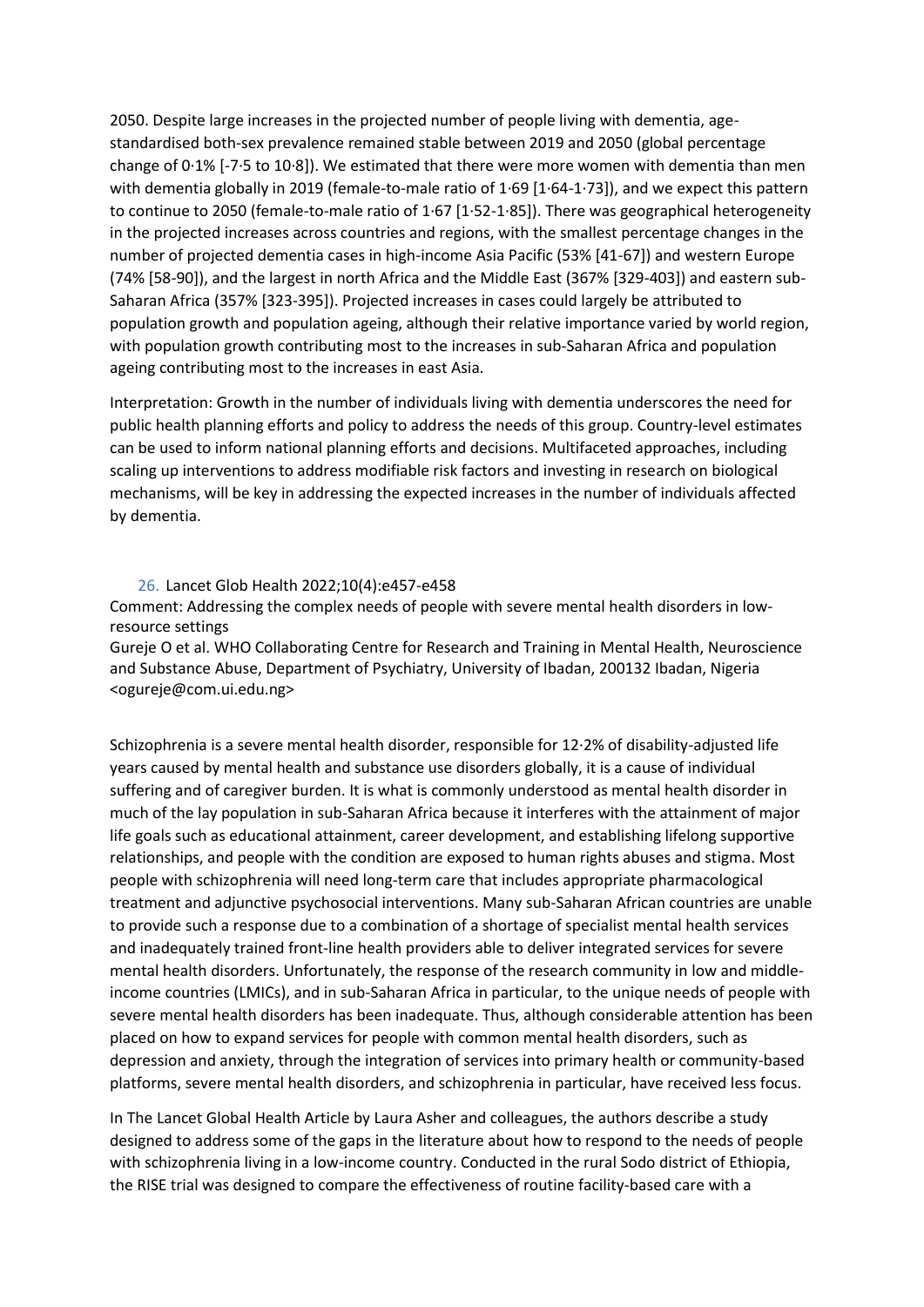combination of facility-based care and community-based rehabilitation. The patient cohort consisted of people with schizophrenia who had been in facility-based care for at least six months before the trial, including those who did not fully engage with this service, or who had not been in facility-based care but were identified through key informants. The primary outcome was disability measured with the proxy-version of the 36-item WHO Disability Assessment Scale at 12 months. A range of equally important secondary outcomes, including clinic attendance, adherence to treatment, symptom level, experience of discrimination and physical restraint, and employment were also assessed.

Overall, the results of the trial at 12-month follow-up suggest a modest effect of the facility-based care plus community-based rehabilitation approach. Although the intervention group had less overall disability at 12 months, better global clinical improvement, and less caregiver burden, the effect of the intervention was not evident on several other domains of disability, including work, self-care, symptom level, experience of discrimination, and employment. The difference between the intervention and control groups was modest, and it is possible that if correction for chance findings had been applied to the results of the multiple comparisons, the few reported differences between the groups might have been further reduced. Given that the RISE trial cohort consisted of some people who had engaged poorly with mental health services, the trial effects were not substantially different from what was reached in the PRIME task-shared facility-based cohort study in the same setting, which raises questions about the specific additional benefits of the RISE trial on the major rehabilitation needs of this vulnerable group of patients.

People with schizophrenia living in resource-limited settings will have a range of needs. Indeed, the authors of the RISE trial identified some of these needs in the rural setting of Ethiopia, which include family conflict, difficulty participating in work and community life, and stigma. Therefore, rehabilitation efforts in such settings should pay particular attention to how these needs might be met. The authors were aware of this and indicated that one goal of the trial was to enhance community support for people with schizophrenia and shape their social environment, and they had therefore aimed to provide employment assistance and raise community awareness. Therefore, it is disappointing that there was no benefit to employment in the facility-based care plus communitybased rehabilitation group. We speculate that perhaps suboptimal community engagement activities and the apparent non-engagement with family groups was responsible for this absence of impact in some of the desired areas.

Nevertheless, it is gratifying that there seems to be a growing interest in attending to the neglect of designing and testing of evidence-based interventions for severe mental health disorders in sub-Saharan Africa. The needs of people with these conditions are complex and often go beyond those of people with common mental health disorders, which have received considerably more research attention. The valiant efforts of the RISE investigators need to be complemented by other researchers working in LMICs, particularly those working in sub-Saharan Africa where mental health resources are sparse. The RISE trial provides a good opportunity for learning about the challenges of designing and testing interventions that utilise a range of local resources to address the rehabilitation needs of people with schizophrenia. Future efforts should strive for more community mobilisation and involvement of families, and thereby will hopefully be more impactful in core areas of rehabilitation.

### **Non Communicable Diseases**

27. BMJ Global Health 2022;7:e008275. Analysis

<span id="page-22-0"></span>'Implementability' matters: using implementation research steps to guide and support noncommunicable disease national planning in low-income and middle-income countries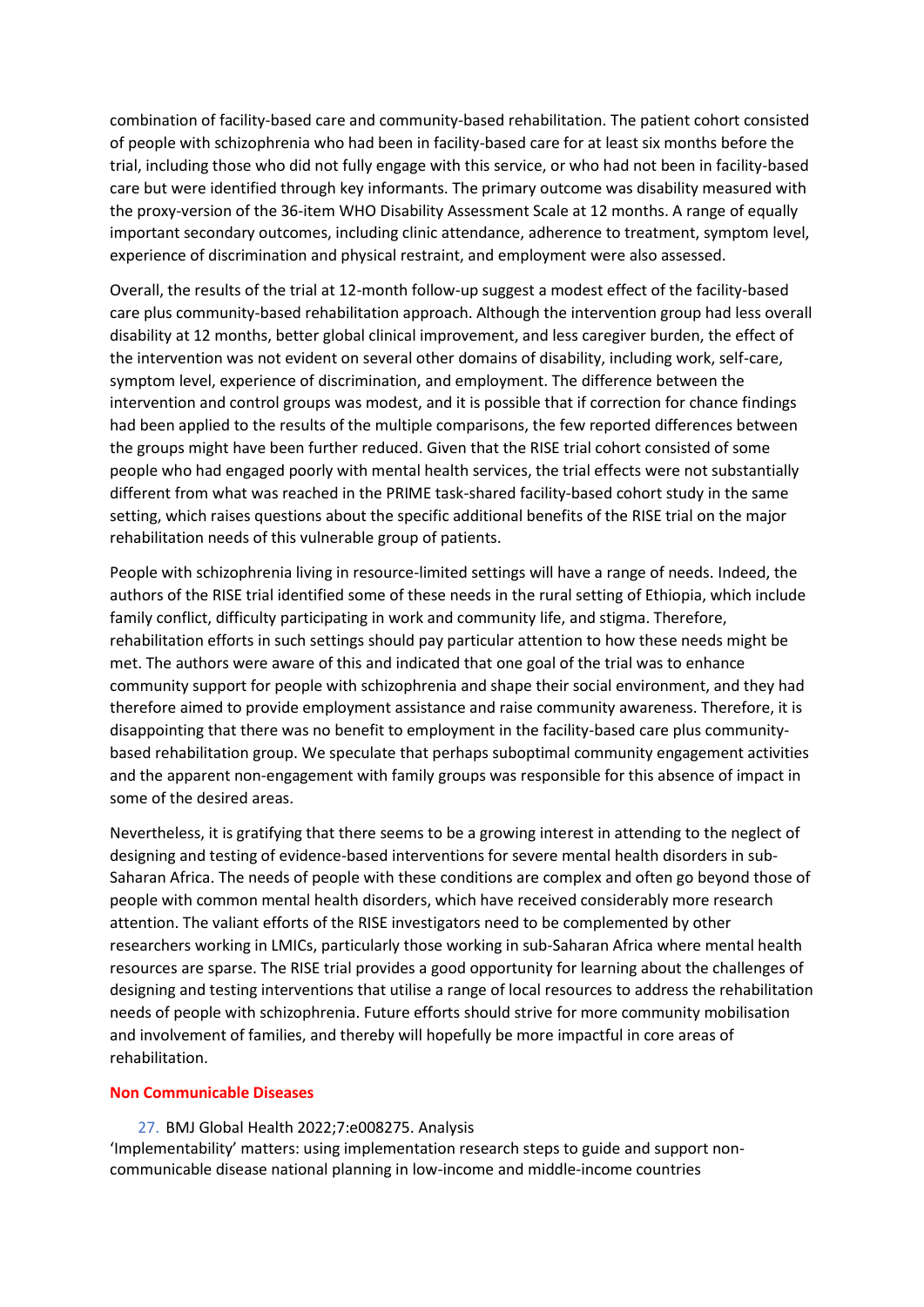# Jackson-Morris AM, Mutungi G, Maree E, et al Correspondence to Dr Angela Mary Jackson-Morris; ajackson-morris@rti.org

### Abstract

The 'implementation gap' between national plans and successful implementation is a central theme in addressing non-communicable diseases (NCDs). It is a factor that has undermined Sustainable Development Goal 3.4, which aims to achieve a one-third reduction in premature mortality from four major NCDs by 2030. Responding to the potential of implementation research to support low-income and middle-income countries to effectively advance their strategies, we describe ways to make NCD plans more robust by including implementation steps. These steps are (1) choosing some (but not all) effective and cost-effective options; (2) tailoring interventions and their scale-up to national capacity; and (3) making the priorities implementable. We illustrate with examples from several countries.

<span id="page-23-0"></span>28. Health Policy and Planning, Vol 37 (4), April 2022: 452 - 460

Addressing severe chronic NCDs across Africa: measuring demand for the Package of Essential Noncommunicable Disease Interventions-Plus (PEN-Plus)

[Chantelle Boudreaux,](javascript:;) et al. Corresponding author. Department of Global Health and Social Medicine, Harvard Medical School, USA. E-mail: [chantelle\\_boudreaux@hms.harvard.edu](mailto:chantelle_boudreaux@hms.harvard.edu)

Severe chronic non-communicable diseases (NCDs) pose important challenges for health systems across Africa. This study explores the current availability of and demand for decentralization of services for four high-priority conditions: insulin-dependent diabetes, heart failure, sickle cell disease, and chronic pain. Ministry of Health NCD Programme Managers from across Africa ( $N = 47$ ) were invited to participate in an online survey. Respondents were asked to report the status of clinical care across the health system. A care package including diagnostics and treatment was described for each condition. Respondents were asked whether the described services are currently available at primary, secondary and tertiary levels, and whether making the service generally available at that level is expected to be a priority in the coming 5 years. Thirty-seven (79%) countries responded. Countries reported widespread gaps in service availability at all levels. We found that just under half (49%) of respondents report that services for insulin-dependent diabetes are generally available at the secondary level (district hospital); 32% report the same for heart failure, 27% for chronic pain and 14% for sickle cell disease. Reported gaps are smaller at tertiary level (referral hospital) and larger at primary care level (health centres). Respondents report ambitious plans to introduce and decentralize these services in the coming 5 years. Respondents from 32 countries (86%) hope to make all services available at tertiary hospitals, and 21 countries (57%) expect to make all services available at secondary facilities. These priorities align with the Package of Essential NCD Interventions-Plus. Efforts will require strengthened infrastructure and supply chains, capacity building for staff and new monitoring and evaluation systems for efficient implementation. Many countries will need targeted financial assistance in order to realize these goals. Nearly all (36/37) respondents request technical assistance to organize services for severe chronic NCDs.

### **Sexual Reproductive Health**

<span id="page-23-1"></span>29. BMJ Global Health 2022;7:e008913. Commentary How to use heat-stable carbetocin and tranexamic acid for the prevention and treatment of postpartum haemorrhage in low-resource settings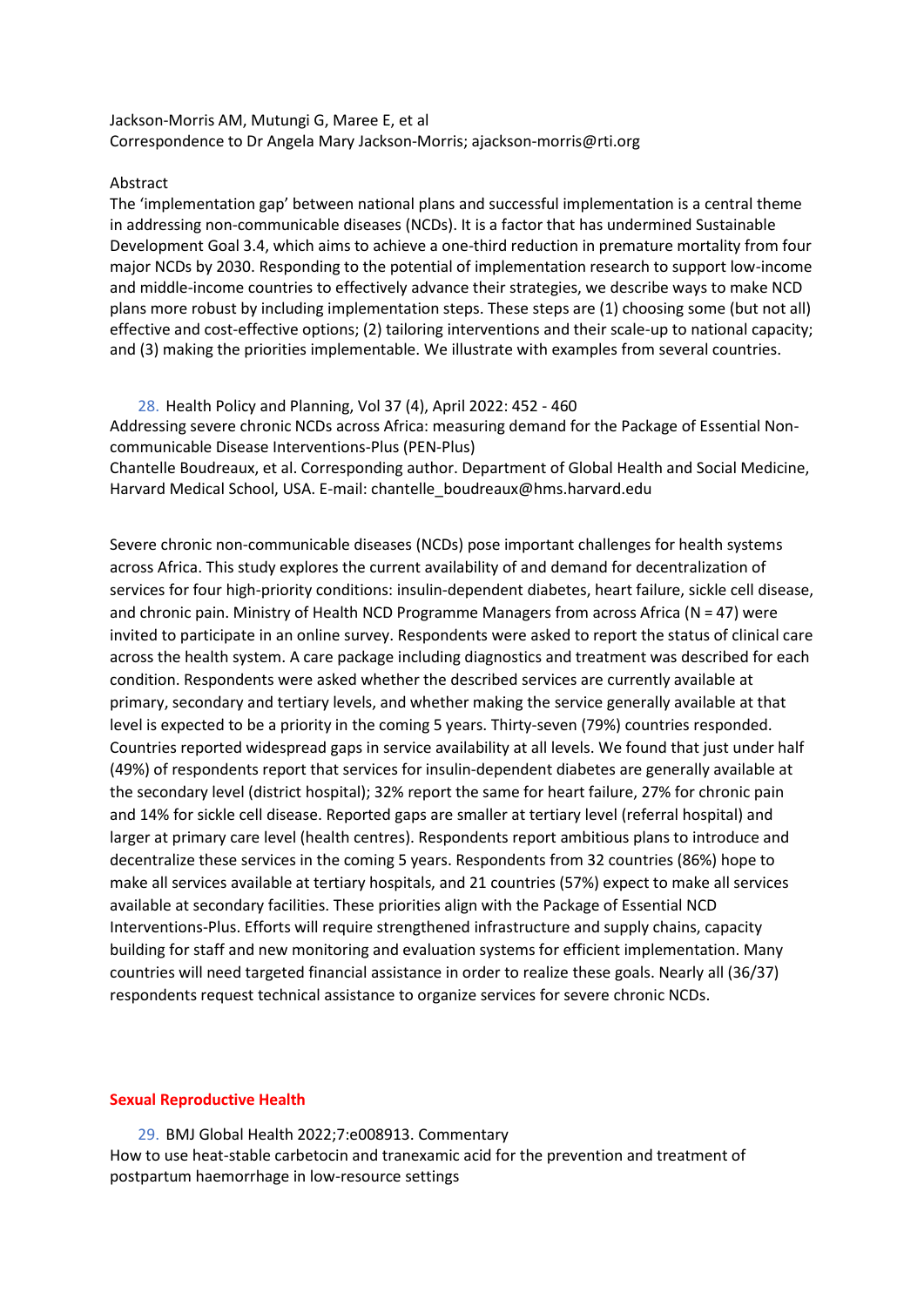Tran NT, Schulte-Hillen C, Bar-Zeev S, et al

Correspondence to Professor Nguyen Toan Tran; nguyentoan.tran@uts.edu.au

### Summary box

Heat-stable carbetocin, a uterotonic used for postpartum haemorrhage (PPH) prevention and tranexamic acid, an antifibrinolytic indicated for PPH treatment, are recently recommended medications.

The growing number of medications in the PPH prevention and treatment toolkit can challenge policymakers, programme managers and clinicians operating in resource-constrained settings in deciding where and how to invest limited resources to achieve the best possible maternal health outcomes.

This paper argues that there is no one-size-fits-all approach to implementing international PPH prevention and treatment guidance.

A programmatic strategy tailored to the different levels of maternity care and the availability of skilled providers and cold chain systems is proposed.

### Background

The least developed countries, which include those affected by fragility and humanitarian crises, account for 44% of all maternal deaths globally. Postpartum haemorrhage (PPH) is a leading cause of maternal mortality in these low-resource settings. Because uterine atony accounts for approximately two-thirds of PPH cases, WHO recommends that every woman receives a prophylactic uterotonic immediately after birth to prevent PPH as part of the active management of the third stage of labour. Some PPH prevention and treatment medicines are well evidenced with a long implementation history, including oxytocin, misoprostol and ergometrine. Heat-stable carbetocin (HSC), a uterotonic recommended for PPH prevention and tranexamic acid (TXA), an antifibrinolytic recommended for PPH treatment, were recently added to the core list of reproductive health medicines in the 2019 Model List of Essential Medicines by the WHO. Since 2021, both medications have been made available at public sector pricing through the Product Catalogue of the United Nations Population Fund. Unlike heat-sensitive oxytocin or ergometrine, HSC and TXA have the operational advantage of overcoming the logistic costs and challenges inherent to ensuring a cold chain system. Therefore, they could play a critical role in resource-challenged and warm climate settings, where cold chain transport and storage is often not available, which compromises the quality of oxytocin.

# 30. Lancet 2022;399(10327):803-13

<span id="page-24-0"></span>Global, regional, and national prevalence estimates of physical or sexual, or both, intimate partner violence against women in 2018

Sardinha L et al., UNDP-UNFPA-UNICEF-WHO-World Bank Special Programme of Research, Development and Research Training in Human Reproduction, Department of Sexual and Reproductive Health and Research, WHO, Geneva, Switzerland

Background: Intimate partner violence against women is a global public health problem with many short-term and long-term effects on the physical and mental health of women and their children. The Sustainable Development Goals (SDGs) call for its elimination in target 5.2. To monitor governments' progress towards SDG target 5.2, this study aimed to provide global, regional, and country baseline estimates of physical or sexual, or both, violence against women by male intimate partners.

Methods: This study developed global, regional, and country estimates, based on data from the WHO Global Database on Prevalence of Violence Against Women. These data were identified through a systematic literature review searching MEDLINE, Global Health, Embase, Social Policy, and Web of Science, and comprehensive searches of national statistics and other websites. A country consultation process identified additional studies. Included studies were conducted between 2000 and 2018, representative at the national or sub-national level, included women aged 15 years or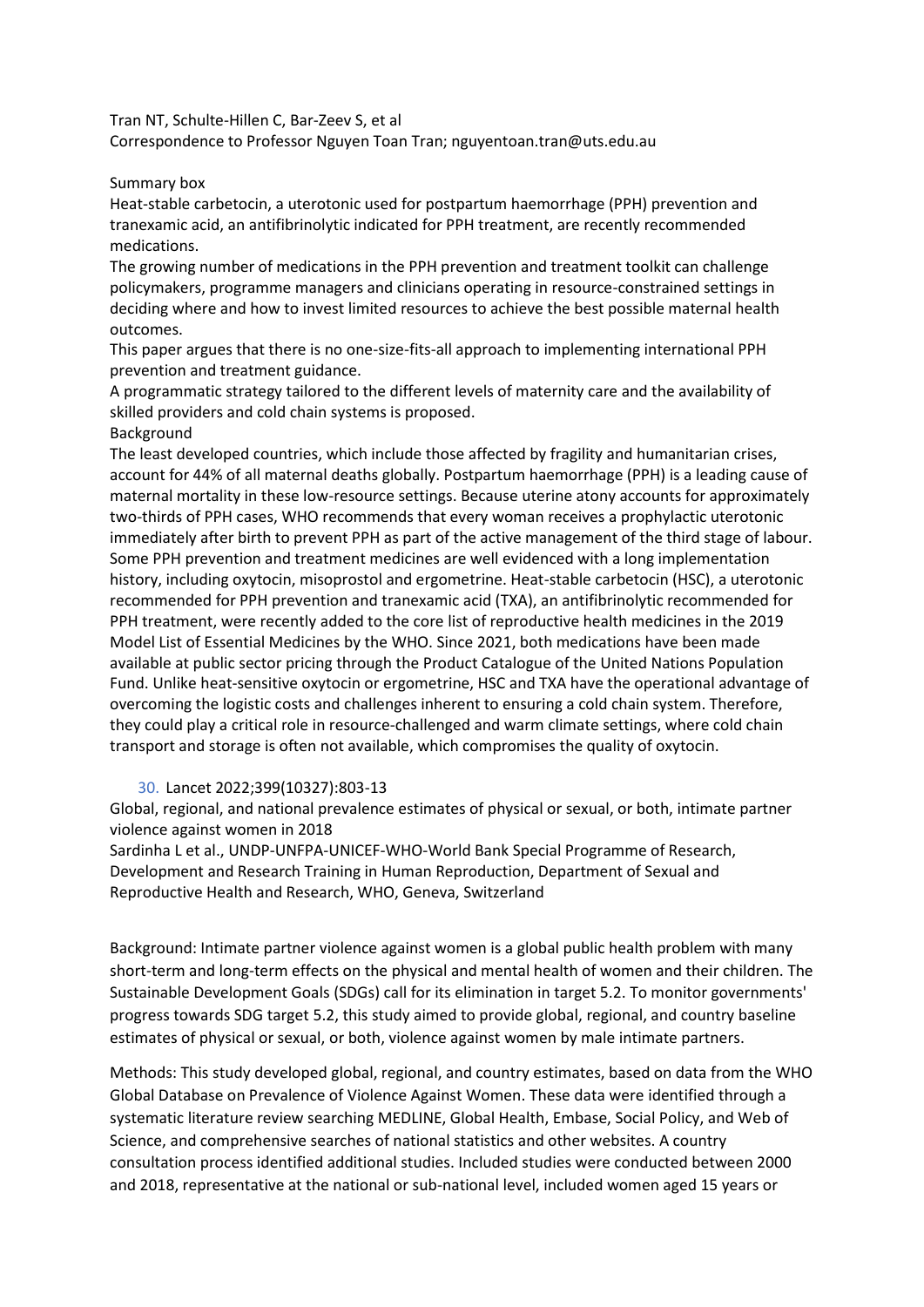older, and used act-based measures of physical or sexual, or both, intimate partner violence. Nonpopulation-based data, including administrative data, studies not generalisable to the whole population, studies with outcomes that only provided the combined prevalence of physical or sexual, or both, intimate partner violence with other forms of violence, and studies with insufficient data to allow extrapolation or imputation were excluded. We developed a Bayesian multilevel model to jointly estimate lifetime and past year intimate partner violence by age, year, and country. This framework adjusted for heterogeneous age groups and differences in outcome definition, and weighted surveys depending on whether they were nationally or sub-nationally representative. This study is registered with PROSPERO (number CRD42017054100).

Findings: The database comprises 366 eligible studies, capturing the responses of 2 million women. Data were obtained from 161 countries and areas, covering 90% of the global population of women and girls (15 years or older). Globally, 27% (uncertainty interval [UI] 23-31%) of ever-partnered women aged 15-49 years are estimated to have experienced physical or sexual, or both, intimate partner violence in their lifetime, with 13% (10-16%) experiencing it in the past year before they were surveyed. This violence starts early, affecting adolescent girls and young women, with 24% (UI 21-28%) of women aged 15-19 years and 26% (23-30%) of women aged 19-24 years having already experienced this violence at least once since the age of 15 years. Regional variations exist, with lowincome countries reporting higher lifetime and, even more pronouncedly, higher past year prevalence compared with high-income countries.

Interpretation: These findings show that intimate partner violence against women was already highly prevalent across the globe before the COVID-19 pandemic. Governments are not on track to meet the SDG targets on the elimination of violence against women and girls, despite robust evidence that intimate partner violence can be prevented. There is an urgent need to invest in effective multisectoral interventions, strengthen the public health response to intimate partner violence, and ensure it is addressed in post-COVID-19 reconstruction efforts.

<span id="page-25-0"></span>31. TMIH 2022 doi: 10.1111/tmi.13756. Online ahead of print The Impact of Option B+ on Mother to Child Transmission of HIV in Africa: A Systematic Review Maingi M et al., The Hebrew University of Jerusalem, Robert H. Smith Faculty of Agriculture, Food and Environment, Rehovot, Israel

Objective: In 2015, WHO released new guidelines to reduce mother to child transmission (MTCT) of HIV. The recommendations, known as Option B+, included initiation of lifelong Highly Active Antiretroviral Therapy regardless of CD4 count for all HIV positive pregnant and breastfeeding mothers. For infants, exclusive breastfeeding for 6 months and antiviral therapy was sanctioned. Targets of <5% transmission in breastfeeding populations and <2% in non-breastfeeding populations were set. This review evaluated the impact of Option B+ on MTCT in African countries.

Methods: Using the PRISMA guidelines, a systematic search of PubMed and Google Scholar databases was conducted to identify relevant studies published between 2015 and 2021. All studies meeting inclusion criteria were evaluated.

Results: Of the 687 references screened, 22 studies from 11 countries (Cameroon, Ethiopia, Lesotho, Malawi, Rwanda, South Africa, Swaziland, Tanzania, Uganda, Zambia, and Zimbabwe) met inclusion criteria. Six studies reported MTCT rates of <2%, 16 studies reported rates of 2-5%, and two studies (Uganda and Zambia) reported 6% or more. Rates varied within the same study at different time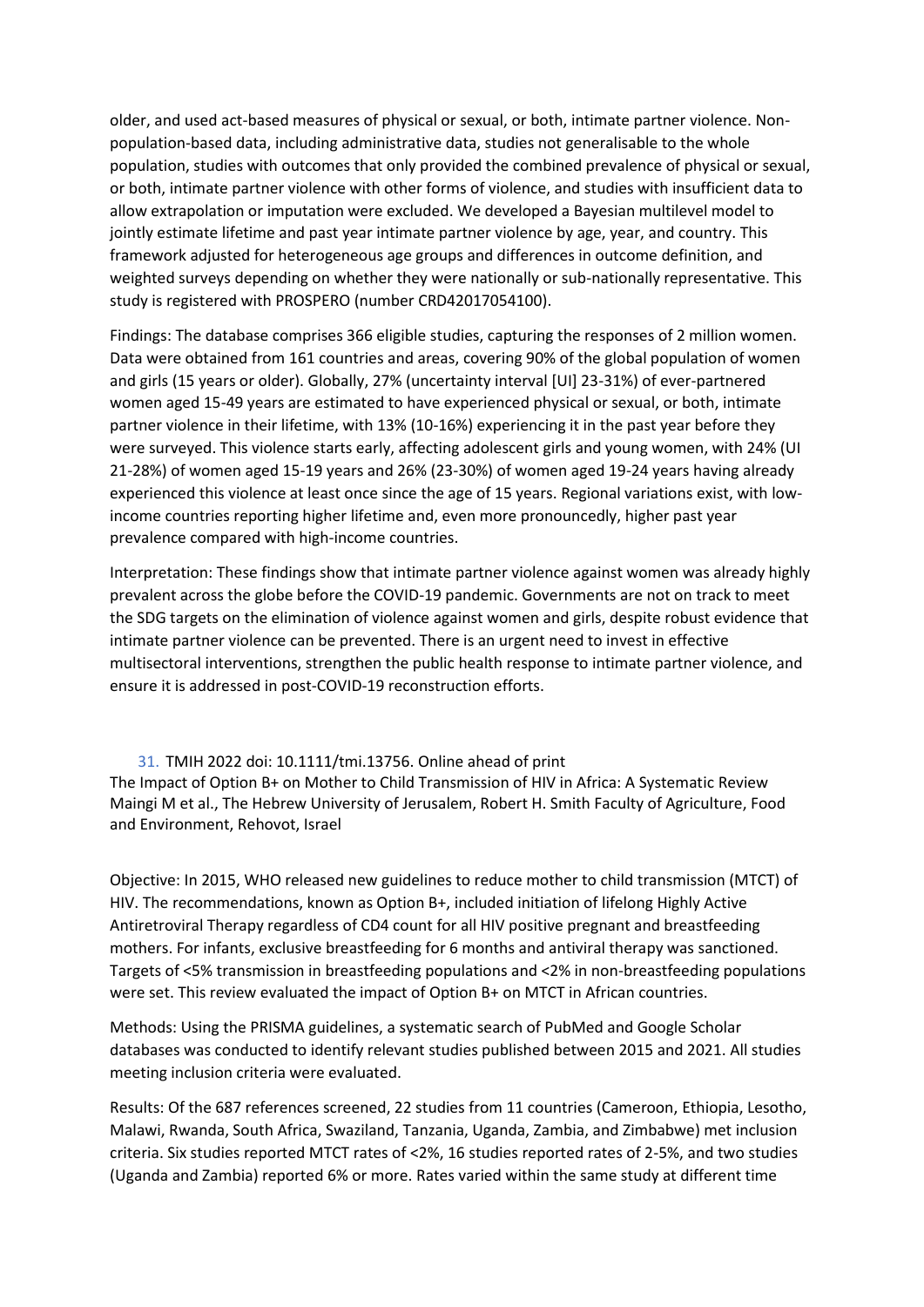points postpartum, and among studies from the same country. Overall, reported MTCT rates appear to be close to WHO targets. However, diverse study designs, selection bias, extensive loss to followup, and undocumented adherence rates to Option B+ protocols may significantly underestimate MTCT rates of HIV in Africa.

Conclusions: Standardized protocols for impact evaluation must be established to provide evidencedbased data on the efficacy of Option B+ in Africa.

### 32. TMIH 2022;27(3):236-43

<span id="page-26-0"></span>Where and why do we lose women from the continuum of care in maternal health? A mixedmethods study in Southern Benin Gryseels C et al., Instituut voor Tropische Geneeskunde, Antwerpen, Belgium

Objective: Continuum of care (CoC) in maternal health is built on evidence suggesting that the integration of effective interventions across pregnancy, childbirth, and the postnatal period leads to better perinatal health outcomes. We explored gaps along the CoC in maternal health in Benin.

Methods: A mixed-methods study triangulating results from a qualitative study in southern Benin with a quantitative analysis of Benin Demographic and Health Survey (BDHS) data on the use of services along the CoC was conducted.

Results: Benin Demographic and Health Survey analysis showed that although 89% of women reported at least one antenatal care (ANC) visit, only half initiated ANC in the first trimester and completed 4 or more visits. 85% reported facility-based childbirth and 69% a postnatal check within 48 h after childbirth. Our qualitative study confirms early initiation of ANC and the transition from facility-based childbirth to postnatal care are important gaps along the CoC and reveals late arrival at health facility for childbirth as an additional gap. These gaps interact with spiritual and alternative care practices that aim to safeguard pregnancy and prevent complications. Structural factors related to poverty and disrespectful care in health facilities compounded to limit the utilisation of formal healthcare.

Conclusions: The combined use of BDHS and qualitative data contributed to highlighting critical gaps along the maternal CoC. A lack of integration of spiritual or alternative aspects of care into biomedical services, as well as structural factors, impeded access to healthcare in Benin.

# 33. TMIH 2022;27(5):468-78

<span id="page-26-1"></span>Female genital mutilation and cutting in the Arab League and diaspora: A systematic review of preventive interventions

Abidogun TM et al., School of Public Health, Department of Health Policy & Management, University of Maryland, College Park, Maryland, USA

Objectives: Female Genital Mutilation and Cutting (FGM/C) is an act of gender-based violence (GBV) and a global public health issue with well-documented adverse outcomes. With the rise in global migration, there is an increasing prevalence of FGM/C among Arab diaspora living in the West and Global South. What remains unclear is how to reduce the practice. This study was designed to identify interventions exerting an effect on reducing the practice of FGM/C.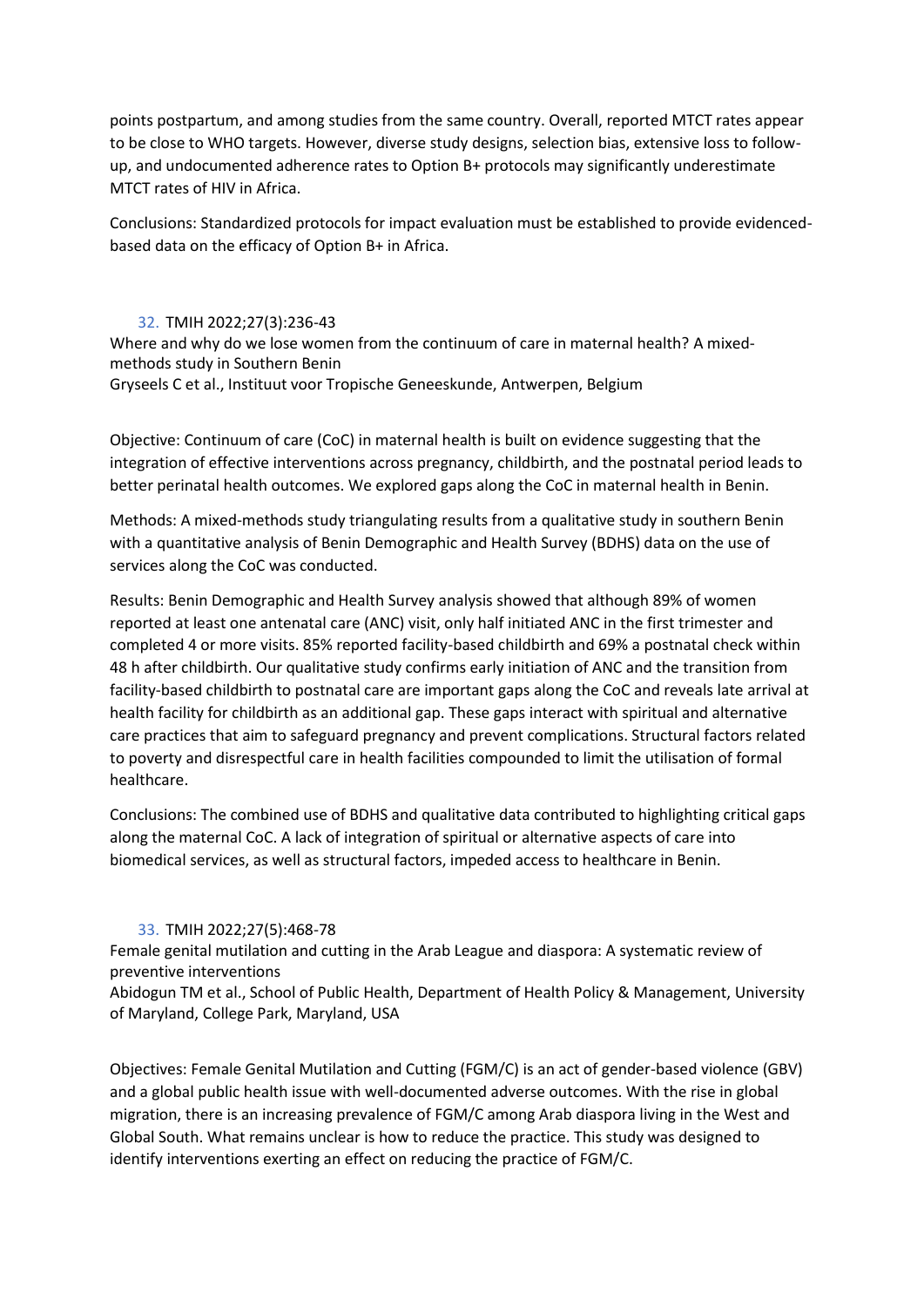Methods: A systematic review of peer-reviewed articles was conducted on interventions targeting individuals and/or the broader community to prevent FGM/C within the Arab League and its diaspora, up to December 2021. Databases searched included PubMed, Medline, Web of Science, PsycINFO, EMBASE, CINAHL, BIOSIS, ASSIA and Scopus. Quality assessment used the Mixed Methods Appraisal Tool (MMAT) 2018.

Results: Twelve of 896 studies met the inclusion criteria. Eight interventions relied entirely on education with short-term gains but unchanged practices. Three interventions used social marketing and mixed media. Only one study took a multi-sectoral approach.

Conclusions: At a macro level, opportunities to reduce or to end the practice of FGM/C exist through legislation, policy, a public health approach grounded in gender equality and human rights. Using multi-sectoral actions that consider the social context and challenge social norms at macro, meso and micro levels appears more effective than individual-level interventions. Promoting advocacy and developing supportive environments to reduce GBV, enhance gender equality and empower communities is crucial for interventions to succeed and achieve the Sustainable Development Goal target of FGM/C abandonment by 2030.

# 34. TMIH 2022;27(5):494-509

<span id="page-27-0"></span>Interventions to improve obstetric emergency referral decision making, communication and feedback between health facilities in sub-Saharan Africa: A systematic review Avoka CK et al., Faculty of Public Health, Ghana College of Physicians and Surgeons, Accra, Ghana

Objective: The objective of the study was to review the evidence on interventions to improve obstetric emergency referral decision making, communication and feedback between health facilities in sub-Saharan Africa (SSA).

Methods: A systematic search of PubMed, Embase, Cochrane Register and CINAHL Plus was conducted to identify studies on obstetric emergency referral in SSA. Studies were included based on pre-defined eligibility criteria. Details of reported referral interventions were extracted and categorised. The Joanna Biggs Institute Critical Appraisal checklists were used for quality assessment of included studies. A formal narrative synthesis approach was used to summarise findings guided by the WHO's referral system flow.

Results: A total of 14 studies were included, with seven deemed high quality. Overall, 7 studies reported referral decision-making interventions including training programmes for health facility and community health workers, use of a triage checklist and focused obstetric ultrasound, which resulted in improved knowledge and practice of recognising danger signs for referral. 9 studies reported on referral communication using mobile phones and referral letters/notes, resulting in increased communication between facilities despite telecommunication network failures. Referral decision making and communication interventions achieved a perceived reduction in maternal mortality. 2 studies focused on referral feedback, which improved collaboration between health facilities.

Conclusion: There is limited evidence on how well referral interventions work in sub-Saharan Africa, and limited consensus regarding the framework underpinning the expected change. This review has led to the proposition of a logic model that can serve as the base for future evaluations which robustly expose the (in)efficiency of referral interventions.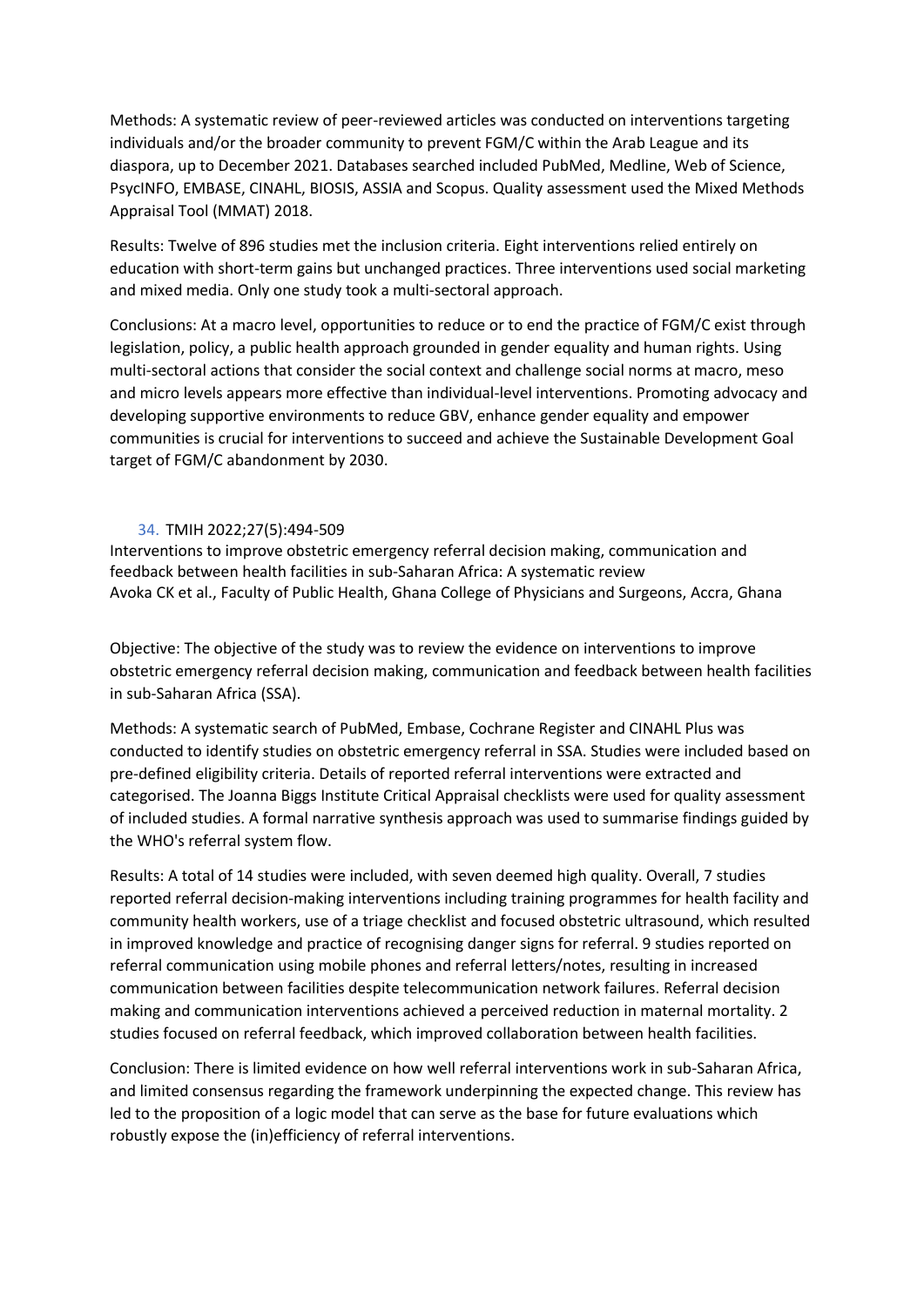### **Other**

### <span id="page-28-0"></span>35. Lancet 2022;399(10331):1266–78

NCD Countdown 2030: efficient pathways and strategic investments to accelerate progress towards the Sustainable Development Goal target 3.4 in low-income and middle- income countries NCD Countdown 2030 collaborators. Correspondence to: Dr David Watkins <davidaw@uw.edu>

Most countries have made little progress in achieving the Sustainable Development Goal (SDG) target 3.4, which calls for a reduction in premature mortality from non-communicable diseases (NCDs) by a third from 2015 to 2030. In this Health Policy paper, we synthesise the evidence related to interventions that can reduce premature mortality from the major NCDs over the next decade and that are feasible to implement in countries at all levels of income. Our recommendations are intended as generic guidance to help 123 low-income and middle-income countries meet SDG target 3.4; country-level applications require additional analyses and consideration of the local implementation and utilisation context. Protecting current investments and scaling up these interventions is especially crucial in the context of COVID-19-related health system disruptions. We show how cost-effectiveness data and other information can be used to define locally tailored packages of interventions to accelerate rates of decline in NCD mortality. Under realistic implementation constraints, most countries could achieve (or almost achieve) the NCD target using a combination of these interventions; the greatest gains would be for cardiovascular disease mortality. Implementing the most efficient package of interventions in each world region would require, on average, an additional US\$18 billion annually over 2023–30; this investment could avert 39 million deaths and generate an average net economic benefit of \$2·7 trillion, or \$390 per capita. Although specific clinical intervention pathways would vary across countries and regions, policies to reduce behavioural risks, such as tobacco smoking, harmful use of alcohol, and excess sodium intake, would be relevant in nearly every country, accounting for nearly two-thirds of the health gains of any locally tailored NCD package. By 2030, ministries of health would need to contribute about 20% of their budgets to high-priority NCD interventions. Our report concludes with a discussion of financing and health system implementation considerations and reflections on the NCD agenda beyond the SDG target 3.4 and beyond the SDG period.

### Panel 1: Key messages

• Most low-income and middle-income countries are off track to reach SDG target 3.4 for NCD mortality. To help countries get back on track, we propose a framework for NCD investment that is centred around a model package of 21 interventions that are feasible to implement and can form the backbone of national NCD strategies.

• Implementing these interventions could result in a reduction of a third or more in mortality by 2030 for several specific NCDs, especially cardiovascular diseases. Although most of these interventions are cost-effective in nearly all world regions, national governments could further tailor this package by scaling up the most cost-effective subset of interventions that addresses the top NCD causes locally.

• Under ambitious but realistic implementation conditions, the intervention strategy would allow low-income and middle-income countries to achieve SDG target 3.4, including nearly all world regions and 55% of countries; other countries might fall short of the target because of especially unfavourable recent trends and health system constraints.